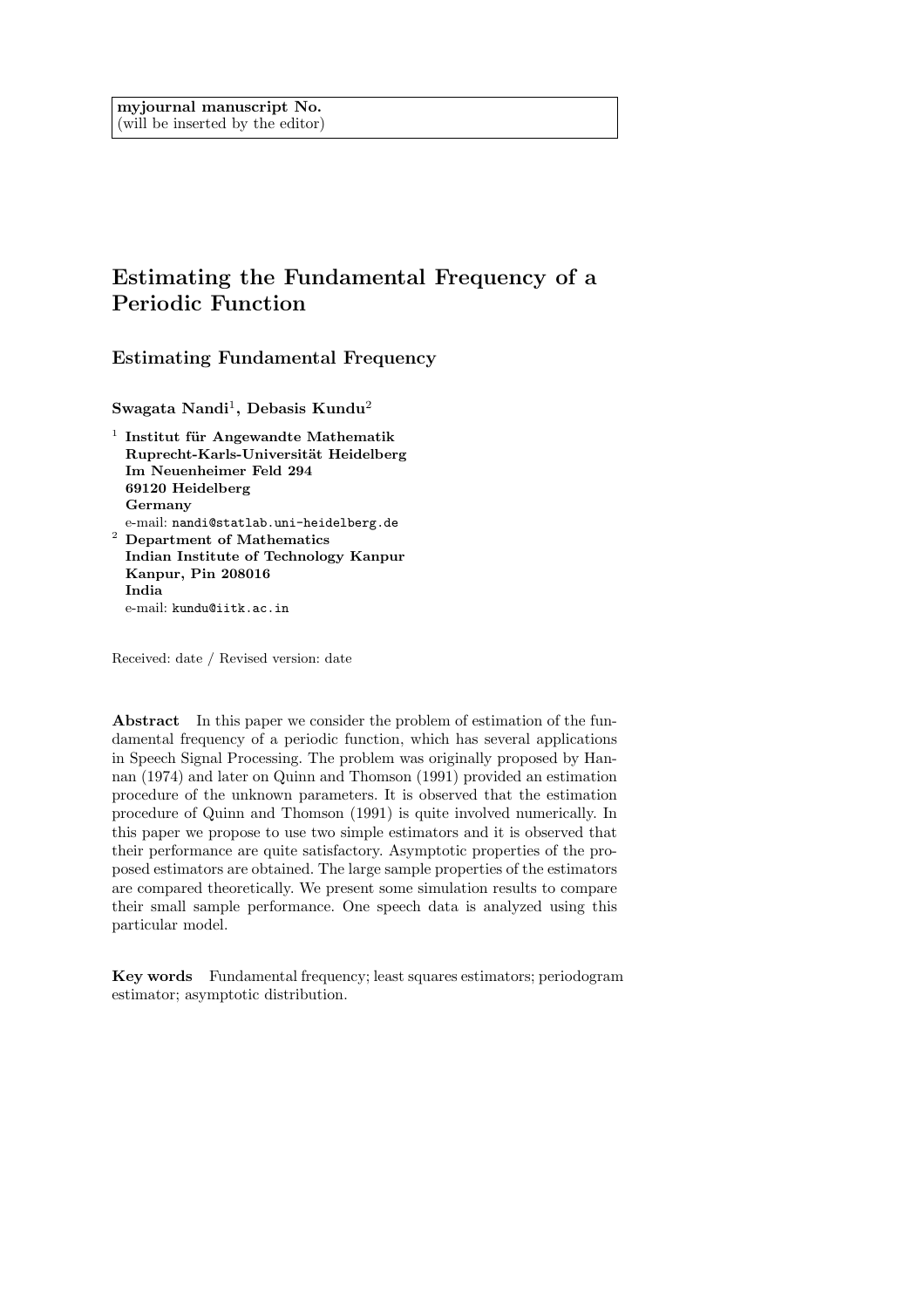## 1 Introduction

In this paper we consider the estimation of parameters of the following model:

$$
y(n) = \sum_{j=1}^{p} \rho_j^0 \cos(nj\lambda^0 - \phi_j^0) + X(n); \text{ for } n = 1, ..., N.
$$
 (1)

Here  $\rho_j^0$  (> 0),  $j = 1, \ldots, p$  are unknown amplitudes,  $0 < \lambda^0 < \frac{\pi}{p}$  is the fundamental frequency and  $\phi_j^0 \in (-\pi, \pi)$ ,  $j = 1, \ldots, p$  are unknown phase components.  $X(n)$ 's are zero mean additive errors which satisfy the following assumption 1.

**Assumption 1**  $X(n)$  has the following representation;

$$
X(n) = \sum_{k=-\infty}^{\infty} a(k)e(n-k),
$$

where  $e(k)$ 's are independent and identically distributed random variables with mean zero and finite variance  $\sigma^2$ . The constants  $a(k)$ 's satisfy

$$
\sum_{k=-\infty}^{\infty} |a(k)| < \infty.
$$

The problem is to estimate the unknown parameters assuming  $p'$  is known.

Estimating the fundamental frequency of a periodic function is an important problem in Speech Signal Processing. Note that an additional mean term  $\mu^0$  can always be added to the model (1) and an efficient estimator of  $\mu^0$  can be obtained as  $\bar{y} = \frac{1}{N} \sum_{n=1}^{N} y(n)$ . Therefore, if  $\mu^0$  is present one can work with the transformed data, namely  $y(n) - \bar{y}$ . Since the main concern of this paper is to estimate the non-linear parameter  $\lambda^0$  efficiently, we consider the model (1) for brevity. Note that many authors considered the estimation and testing procedures for the related discrete time model

$$
y(n) = \mu^{0} + \sum_{j=1}^{p} \rho_{j}^{0} \cos(n\lambda_{j}^{0} - \phi_{j}^{0}) + X(n),
$$
 (2)

where  $\lambda_j^0$ 's denote unknown frequencies  $(0 < \lambda_1^0 < \ldots < \lambda_p^0 < \pi)$ ,  $\rho_j^0$ 's and  $\phi_j^0$ 's are same as defined before. References may be made to the work of Fisher (1929), Whittle (1959), Walker (1971), Hannan (1973) and also see Stoica (1993) for an extensive list of references of this problem. Here we consider the particular case where unknown frequencies  $\lambda_j^0$ 's are harmonics of a fundamental frequency  $\lambda^0$ . Interestingly, although the model (2) is a very well studied model, much work was not done on model (1). There are many signals, like speech, where the data indicate the presence of harmonics with respect to a fundamental frequency. In these situations, it is better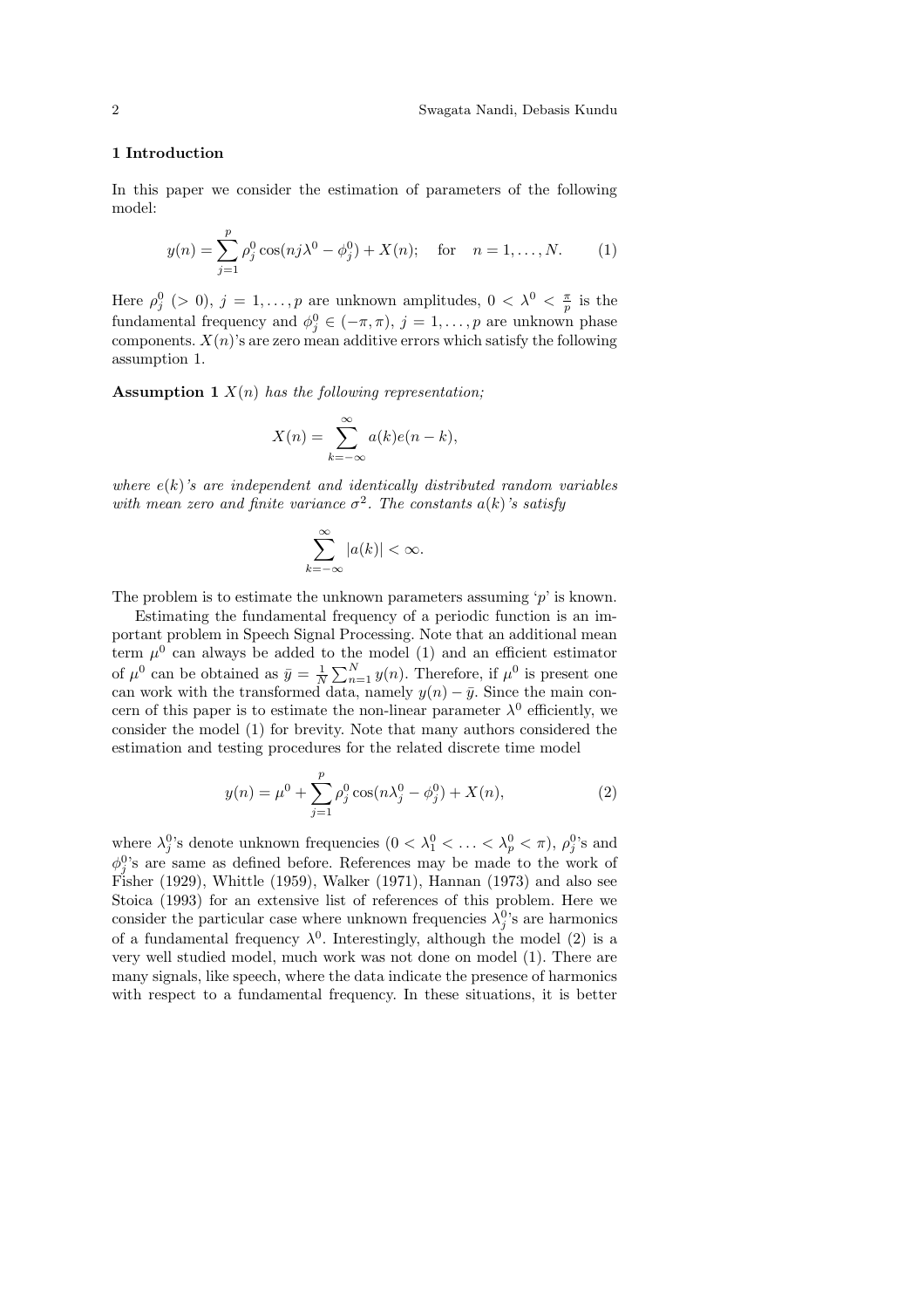to use model (1) than model (2), because model (1) has less number of non-linear parameters than model (2) for fixed  $p > 1$ . The problem was first proposed by Hannan (1974) and later on an estimation procedure was developed by Quinn and Thomson (1991).

Quinn and Thomson (1991) obtained an estimation procedure of the unknown parameters using a weighted least squares approach. From now on we abbreviate the estimators proposed by Quinn and Thomson (1991) as the QT estimators. Unfortunately to obtain the QT estimators, one needs to know the spectral density function of the error random variable. If it is unknown, it needs to be estimated, which is quite involved computationally. Quinn and Thomson (1991) proposed an estimation technique of the spectral density function by averaging the periodogram function, but it is observed that it may not be very easy to implement in practice. In particular, we observe that finding the 'length' of the window becomes quite subjective and it influences the performance of the QT estimators. It can also be pointed out that the asymptotic properties of the QT estimators are obtained assuming the spectral density function to be known and therefore the asymptotic properties do not work well for finite sample sizes when the spectral density function of the error distribution is not known, which is usually the case in practice. Moreover, the QT estimators require the spectral density function of the errors to be strictly positive, which is a stronger assumption than assumption 1. If the spectral density function of the error random variable is zero at any particular point then the QT estimators can not be calculated. For example, if

$$
X(n) = e(n) + e(n-3),
$$

then the QT estimators can not be obtained because the spectral density function of  $X(n)$  is 0 at  $\frac{\pi}{3}$ .

In this paper we propose to use two simple methods to estimate unknown parameters of the model (1). The first one is the usual least squares estimators (LSE's) and the second one can be obtained by maximizing the periodogram function, we call them as the approximate least squares estimators (ALSE's). In both cases we do not need to have the exact knowledge of the error random variables (except satisfying the assumption 1) and computationally both the estimators are much less demanding than the QT estimators. It is observed that the performance of both the estimators are quite satisfactory. It is known that the QT estimators are consistent and asymptotically normal. In this paper we observe that both the LSE's and ALSE's are consistent and they are asymptotically normally distributed. Interestingly, it is observed that LSE's and ALSE's are asymptotically equivalent but they are different from the QT estimators even asymptotically. Some theoretical comparisons of their asymptotic distributions are also performed. We propose a test for detecting harmonics using the LSE's or ALSE's similarly as the test proposed by Quinn and Thomson (1991).

The rest of the paper is organized as follows. In section 2, we present two estimation procedures. Asymptotic properties of the different estima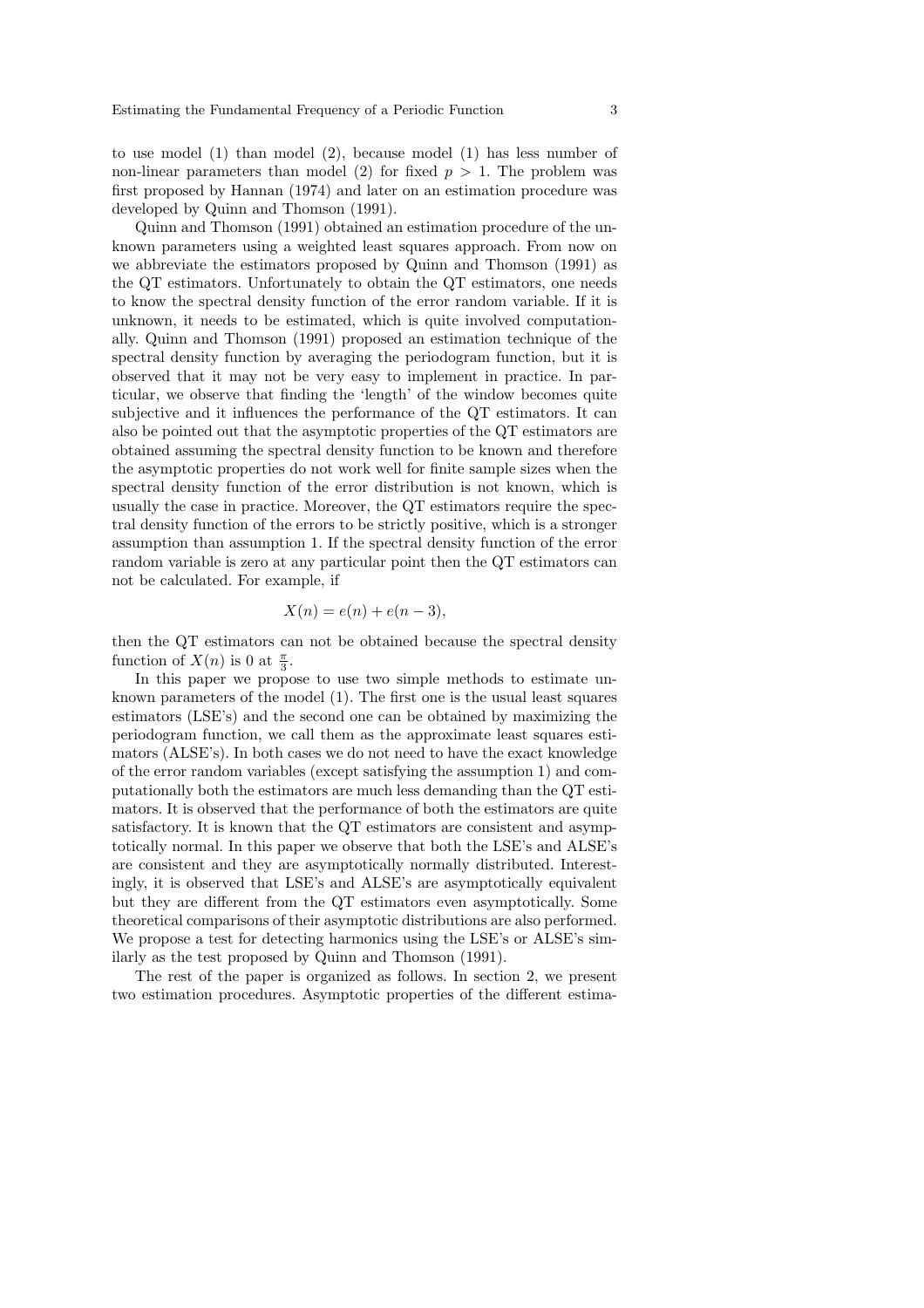tors are presented in section 3. A test for harmonics is presented in section 4. Small sample performance of different methods are compared using numerical simulations in section 5. One speech data is analyzed in section 6 and finally we conclude the paper in section 7.

# 2 Estimation Procedures

In this section we present how to obtain the LSE's and ALSE's. The LSE's of the unknown parameters can be obtained by minimizing the residual sum of squares;

$$
Q(\boldsymbol{\theta}) = \sum_{n=1}^{N} \left[ y(n) - \sum_{j=1}^{p} \rho_j \cos(nj\lambda - \phi_j) \right]^2, \qquad (3)
$$

with respect to  $\boldsymbol{\theta} = (\rho_1, \ldots, \rho_p, \phi_1, \ldots, \phi_p, \lambda)$ . The quantity  $\hat{\boldsymbol{\theta}} = (\hat{\rho}_1, \ldots, \hat{\rho}_p, \lambda)$  $\hat{\phi}_1,\ldots,\hat{\phi}_p,\hat{\lambda}),$  which minimizes  $Q(\bm{\theta})$  will be called the LSE of  $\bm{\theta}^0=(\rho_1^0,\ldots,$  $\rho_p^0, \phi_1^0, \ldots, \phi_p^0, \lambda^0$ . Since  $\rho_1^0, \ldots, \rho_p^0$  and  $\phi_1^0, \ldots, \phi_p^0$  are all linear parameters, using separable regression technique Richards (1961), it is possible to write explicitly the LSE's of  $\rho_1^0, \ldots, \rho_p^0$  and  $\phi_1^0, \ldots, \phi_p^0$  as functions of  $\lambda^0$ . Therefore, obtaining the LSE's become a one dimensional minimization problem. Once  $\hat{\lambda}$  is obtained,  $\hat{\rho}_1,\ldots,\hat{\rho}_p$  and  $\hat{\phi}_1,\ldots,\hat{\phi}_p$  can be obtained as functions of  $\hat{\lambda}$ .

Now we describe the ALSE's. The ALSE of  $\lambda$ , say  $\tilde{\lambda}$ , can be obtained by maximizing  $I_S(\lambda)$ , the sum of the periodogram functions at  $j\lambda$ ,  $j = 1, \ldots, p$ , defined as follows:

$$
I_S(\lambda) = \frac{1}{N} \sum_{j=1}^p \left| \sum_{n=1}^N y(n) e^{i n j \lambda} \right|^2.
$$
 (4)

The ALSE's of the other parameters are as follows;

$$
\hat{\rho}_j = \frac{2}{N} \left| \sum_{n=1}^N y(n) e^{i n j \tilde{\lambda}} \right|, \qquad \tilde{\phi}_j = arg \left\{ \frac{1}{N} \sum_{n=1}^N y(n) e^{i n j \tilde{\lambda}} \right\} \tag{5}
$$

for  $j = 1, \ldots, p$ . Therefore, obtaining the ALSE of  $\lambda^0$  also involves one dimensional maximization of (4) and once we obtain  $\tilde{\lambda}$  the other linear parameter estimators can be obtained simply as functions of  $\lambda$ .

Now for comparison purposes, we briefly mention how to obtain the QT estimators also. The QT estimator of  $\lambda^0$  can be obtained by maximizing

$$
R(\lambda) = \frac{1}{N} \sum_{j=1}^{p} \frac{1}{f(j\lambda)} \left| \sum_{n=1}^{N} y(n) e^{inj\lambda} \right|^2,
$$
\n(6)

where  $f(.)$  is the spectral density function of  $X(n)$  and it is assumed that  $f(\omega)$  is known and strictly positive on  $[0, \pi]$ . If it is unknown,  $f(i\lambda)$  in (6)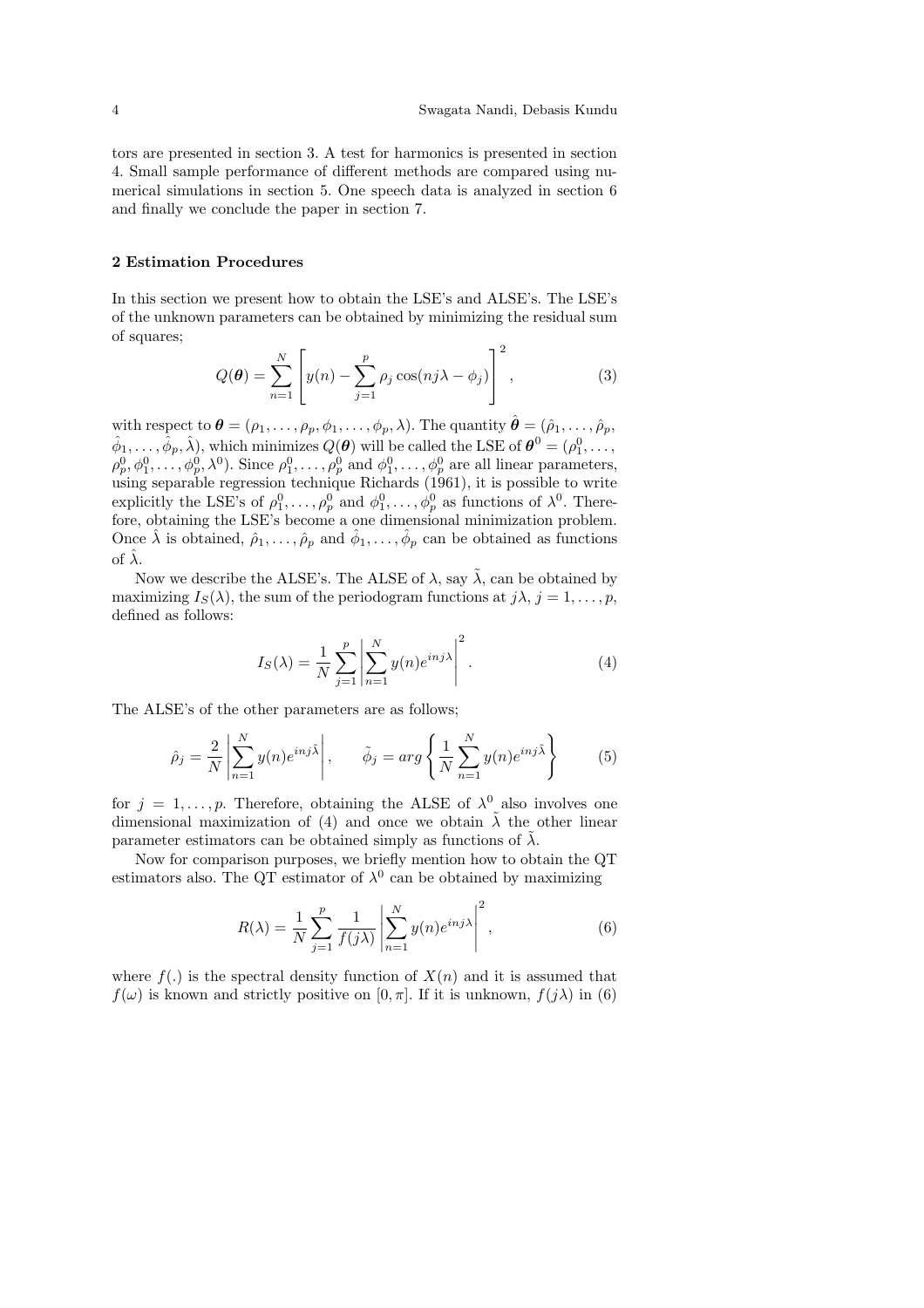is replaced by its estimate. The QT estimators of the other parameters are same as the ALSE's given in (5). Comparing (4) and (6) it is clear that the QT estimators and ALSE's are same when the error random variable is independent and identically distributed.

Now comparing the computational aspects of the different estimators, it is observed that the ALSE's are the easiest to obtain. It only involves one dimensional maximization of a function. The LSE's involve one dimensional minimization of a function and a  $2p \times 2p$  matrix inversion to use the separable regression technique Richards (1961). If the spectral density function is known, the QT estimators also involve mainly maximization of a one dimensional function, but if it is unknown then at each iteration step it needs to be estimated. Therefore, if the spectral density function is not known, the QT estimator becomes the most expensive one.

# 3 Asymptotic Properties

In this section, we provide the asymptotic properties of the different estimators. Here  $\hat{\theta}$ ,  $\tilde{\theta}$  and  $\theta^0$  are as defined before. Main Results:

**Theorem 1** Under assumption 1,  $\hat{\theta}$ , the LSE of  $\theta^0$  of the model (1), is a strongly consistent estimator of  $\boldsymbol{\theta}^0$ .

Theorem 2 Under assumption 1,

$$
\sqrt{N}\left[ (\hat{\rho}_1 - \rho_1^0), \dots, (\hat{\rho}_p - \rho_p^0), (\hat{\phi}_1 - \phi_1^0), \dots, (\hat{\phi}_p - \phi_p^0), N(\hat{\lambda} - \lambda^0) \right]
$$
  

$$
\rightarrow N_{2p+1}(\mathbf{0}, 2\sigma^2 \mathbf{V})
$$

as  $N$  tends to infinity. The dispersion matrix  $V$  is as follows:

$$
\mathbf{V} = \begin{bmatrix} \mathbf{C} & \mathbf{0} & \mathbf{0} \\ \mathbf{0} & \mathbf{C}\mathbf{D}_{\rho^0}^{-1} + \frac{3\delta_G \mathbf{L}\mathbf{L}^T}{(\sum_{j=1}^p j^2 \rho_j^0)^2} & \frac{6\delta_G \mathbf{L}}{(\sum_{j=1}^p j^2 \rho_j^0)^2} \\ \mathbf{0} & \frac{6\delta_G \mathbf{L}^T}{(\sum_{j=1}^p j^2 \rho_j^0)^2} & \frac{12\delta_G}{(\sum_{j=1}^p j^2 \rho_j^0)^2} \end{bmatrix}
$$

where

$$
\mathbf{D}_{\rho^0} = diag\{\rho_1^{0^2}, \dots, \rho_p^{0^2}\}, \quad \mathbf{L} = (1, 2, \dots, p)^T,
$$
  

$$
\delta_G = \mathbf{L}^T \mathbf{D}_{\rho^0} \mathbf{C} \mathbf{L} = \sum_{j=1}^p j^2 \rho_j^{0^2} c(j), \quad \mathbf{C} = diag\{c(1), \dots, c(p)\},
$$
  

$$
c(j) = \left\{\sum_{k=-\infty}^{\infty} a(k) \cos(jk\lambda^0)\right\}^2 + \left\{\sum_{k=-\infty}^{\infty} a(k) \sin(jk\lambda^0)\right\}^2
$$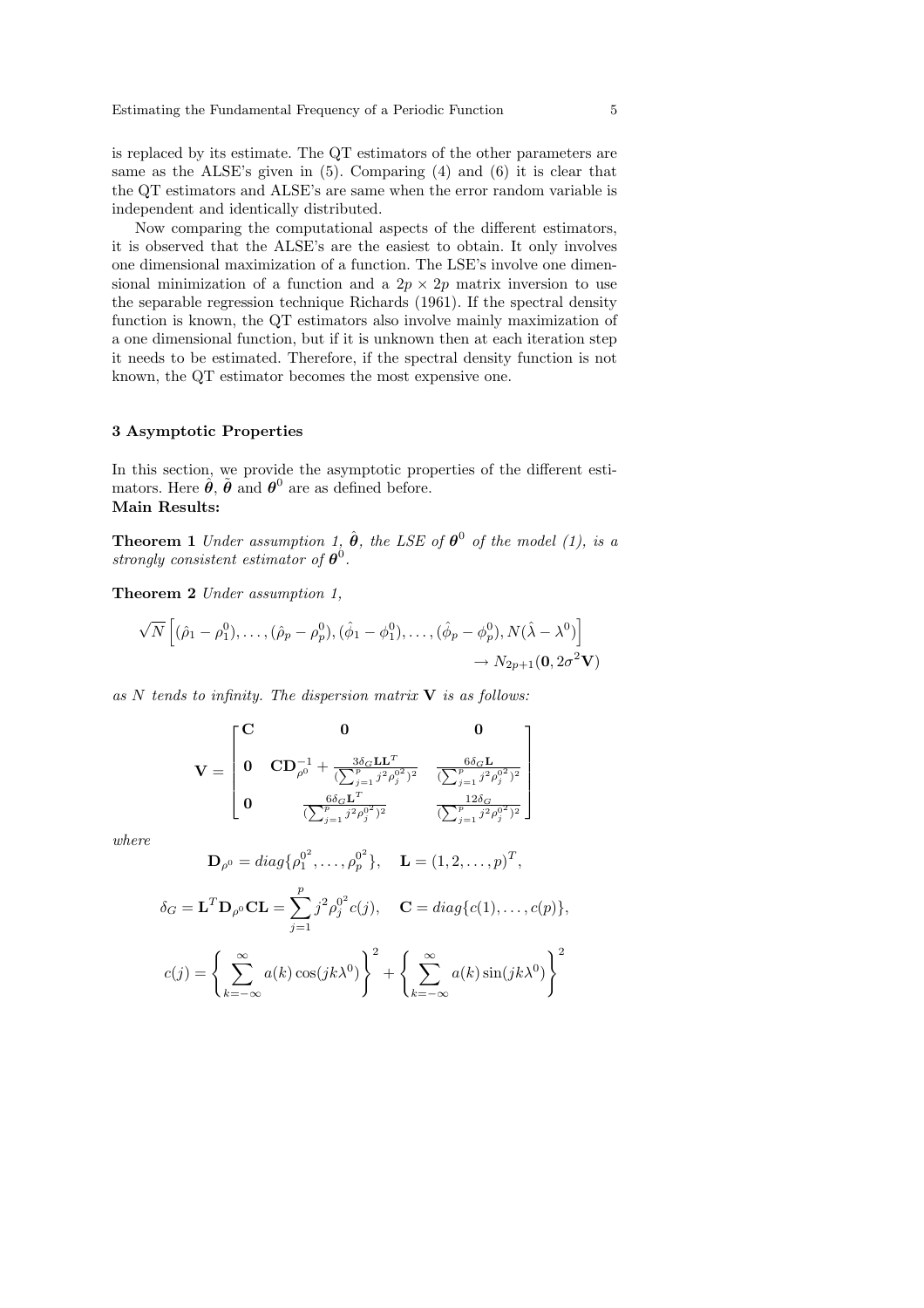**Theorem 3** Under assumption 1,  $\tilde{\boldsymbol{\theta}}$ , the ALSE of  $\boldsymbol{\theta}^0$  of the model (1), is a strongly consistent estimator of  $\boldsymbol{\theta}^0$ .

Theorem 4 Under assumption 1

$$
\sqrt{N}\left[ (\tilde{\rho}_1 - \rho_1^0), \dots, (\tilde{\rho}_p - \rho_p^0), (\tilde{\phi}_1 - \phi_1^0), \dots, (\tilde{\phi}_p - \phi_p^0), N(\tilde{\lambda} - \lambda^0) \right] \longrightarrow N_{2p+1}(\mathbf{0}, 2\sigma^2 \mathbf{V})
$$

as N tends to infinity. Here the matrix  $V$  is same as in theorem 2.

Comments: It is interesting to note that even if the errors are correlated the LSE's and ALSE's provide consistent estimators of unknown parameters. Now we compare asymptotic variances of the QT estimators, LSE's and ALSE's. Using our notation, asymptotic distributions of the QT estimators are as follows. Under the assumption of Quinn and Thomson (1991), the asymptotic distributions of the QT estimators are

$$
\sqrt{N}\left[ (\hat{\rho}_1 - \rho_1^0), \dots, (\hat{\rho}_p - \rho_p^0), (\hat{\phi}_1 - \phi_1^0), \dots, (\hat{\phi}_p - \phi_p^0), N(\hat{\lambda} - \lambda^0) \right] \rightarrow N_{2p+1}(\mathbf{0}, 2\sigma^2 \mathbf{W})
$$

as  $N$  tends to infinity. The dispersion matrix  $\bf{W}$  is as follows:

$$
\mathbf{W} = \begin{bmatrix} \mathbf{C} & \mathbf{0} & \mathbf{0} \\ \mathbf{0} & \mathbf{C}\mathbf{D}_{\rho^0}^{-1} + 3\beta^* \mathbf{L}\mathbf{L}^T & 6\beta^* \mathbf{L} \\ \mathbf{0} & 6\beta^* \mathbf{L}^T & 12\beta^* \end{bmatrix}
$$

where

$$
\beta^* = \left(\sum_{j=1}^p \frac{j^2 \rho_j^{0^2}}{c(j)}\right)^{-1}.
$$

If we define

$$
x_{jk} = c(1) \dots c(j-1)c(j+1) \dots c(k-1)c(k+1) \dots c(p) = \prod_{\substack{l=1 \ l \neq j,k}}^{p} c(l)
$$

and

$$
z_j = c(1) \dots c(j-1)c(j+1) \dots c(p) = \prod_{\substack{l=1 \ l \neq j}}^{p} c(l),
$$

then it can be shown by straight forward calculations that

$$
\frac{\delta_G}{(\sum_{j=1}^p j^2 \rho_j^{0^2})^2} - \beta^* = \frac{\sum \sum_{1 \le j < k \le p} j^2 k^2 \rho_j^{0^2} \rho_k^{0^2} (c(j) - c(k))^2 x_{jk}}{(\sum_{j=1}^p j^2 \rho_j^{0^2})^2 (\sum_{j=1}^1 j^2 \rho_j^{0^2} z_j)} \ge 0,
$$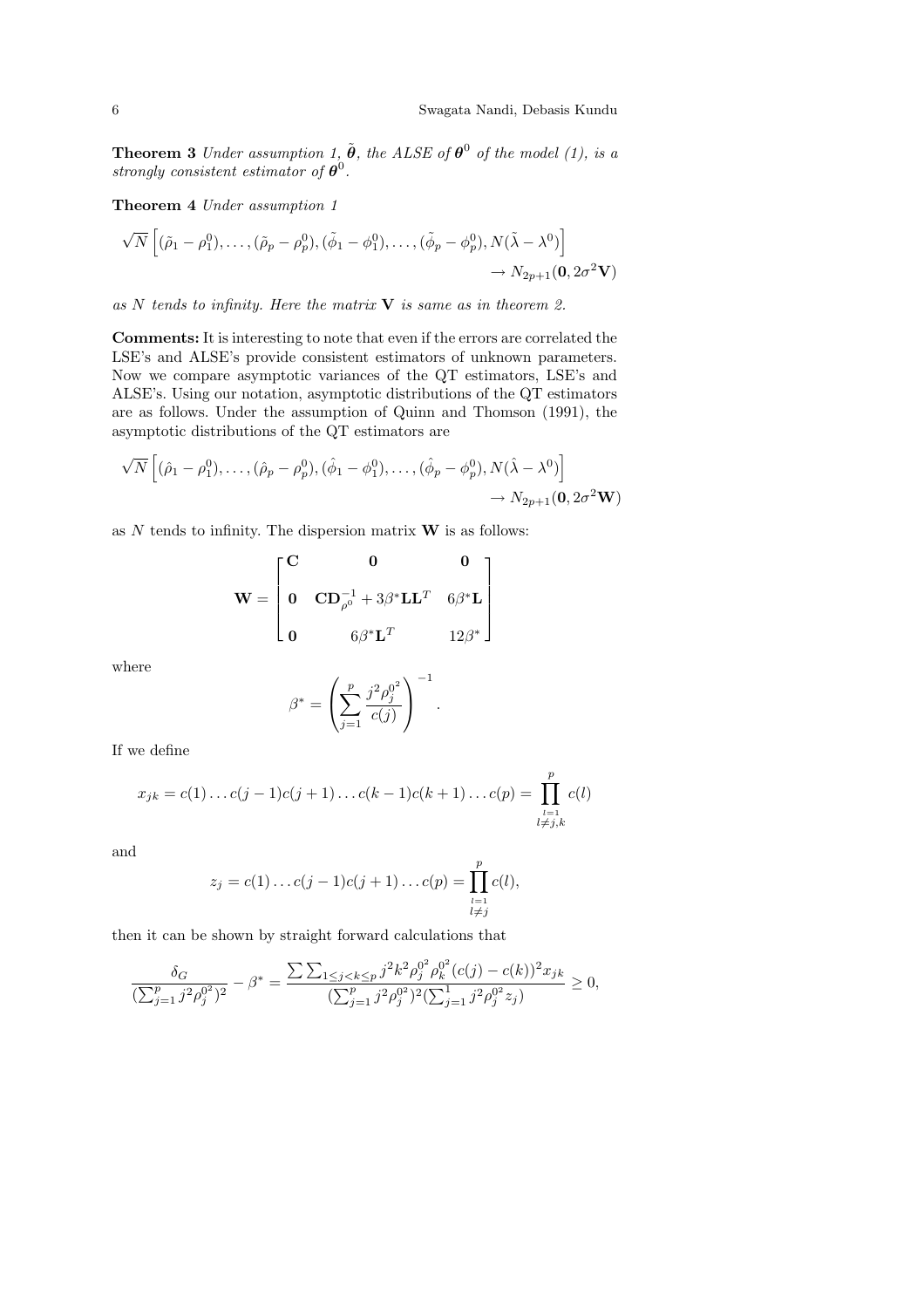as  $c(j)$ 's are non negative. Note that asymptotic distributions of the estimators of  $\rho_j^0$ 's are same in all three cases, but asymptotic distributions of the estimators of  $\phi_j^0$ 's and  $\lambda^0$  are different for  $p \geq 2$ . For  $p > 1$ , asymptotic variances of the QT estimators are smaller than the corresponding asymptotic variances of the LSE's or ALSE's of  $\phi_j^0$ ' and  $\lambda^0$ , if  $c(j)$ 's are distinct. Therefore, theoretically the QT estimators have certain advantages over the LSE's or ALSE's but in practice we observe (see Section 5) that the QT estimators may not behave that well. It may be mentioned that if in the model (1)  $\mu^0$  is present then the asymptotic distribution of  $\bar{y}$  is same as the corresponding asymptotic distribution of the QT estimator and that is asymptotically independent of the other parameters.

#### Proof of the Main Results:

We need the following lemmas to prove the main results.

**Lemma 1** If  $X(n)$  satisfies assumption 1, then

$$
\lim_{N \to \infty} \sup_{\beta} \left| \frac{1}{N^{L+1}} \sum_{n=1}^{N} n^{L} X(n) \cos(n\beta) \right| = 0 \quad a.s.,
$$
  

$$
\lim_{N \to \infty} \sup_{\beta} \left| \frac{1}{N^{L+1}} \sum_{n=1}^{N} n^{L} X(n) \sin(n\beta) \right| = 0 \quad a.s.,
$$

for  $L = 0, 1, \ldots$ 

*Proof* For  $L = 0$ , the result is available in Kundu (1997). For general L, the result follows using the fact that  $\frac{n}{N} < 1$ .  $\Box$ 

**Lemma 2** Let  $\theta$  be same as before and define

$$
S_{\delta,M} = \{ \theta : |\lambda - \lambda^0| > \delta \text{ or } |\rho_j - \rho_j^0| > \delta \text{ or } |\phi_j - \phi_j^0| > \delta, for any j = 1, ..., p and \rho_k \le M, for all k = 1, ..., p \}.
$$

If for any  $\delta > 0$  and for some  $M < \infty$ 

$$
\liminf_{N \to \infty} \inf_{\boldsymbol{\theta} \in S_{\delta,M}} \frac{1}{N} \left[ Q(\boldsymbol{\theta}) - Q(\boldsymbol{\theta}^0) \right] > 0 \quad a.s., \tag{7}
$$

then  $\hat{\boldsymbol{\theta}}$  which minimizes  $Q(\boldsymbol{\theta})$  is a strongly consistent estimator of  $\boldsymbol{\theta}^0$ .

*Proof* In this proof only we denote  $Q(\boldsymbol{\theta})$  by  $Q_N(\boldsymbol{\theta})$  and  $\hat{\boldsymbol{\theta}}$  by  $\hat{\boldsymbol{\theta}}_N = (\hat{\rho}_{1N}, \dots,$  $(\hat{\rho}_{pN}, \hat{\phi}_{1N}, \ldots, \hat{\phi}_{pN}, \hat{\lambda}_N)$  just to emphasize that they depend on N. Suppose  $\hat{\boldsymbol{\theta}}_N$  is not consistent, then we can have one of the following two cases. **Case 1:** For all subsequences  $\{N_k\}$  of  $\{N\}$ , at least one  $|\hat{\rho}_{jN_k}|$  tends to  $\infty$ . **Case 2:** There exists a  $\delta > 0$  and an  $0 < M < \infty$  and a subsequence  $\{N_k\}$ of  $\{N\}$  such that  $\hat{\boldsymbol{\theta}}_{N_k} \in S_{\delta,M}$  for all  $k = 1, 2 \ldots$ .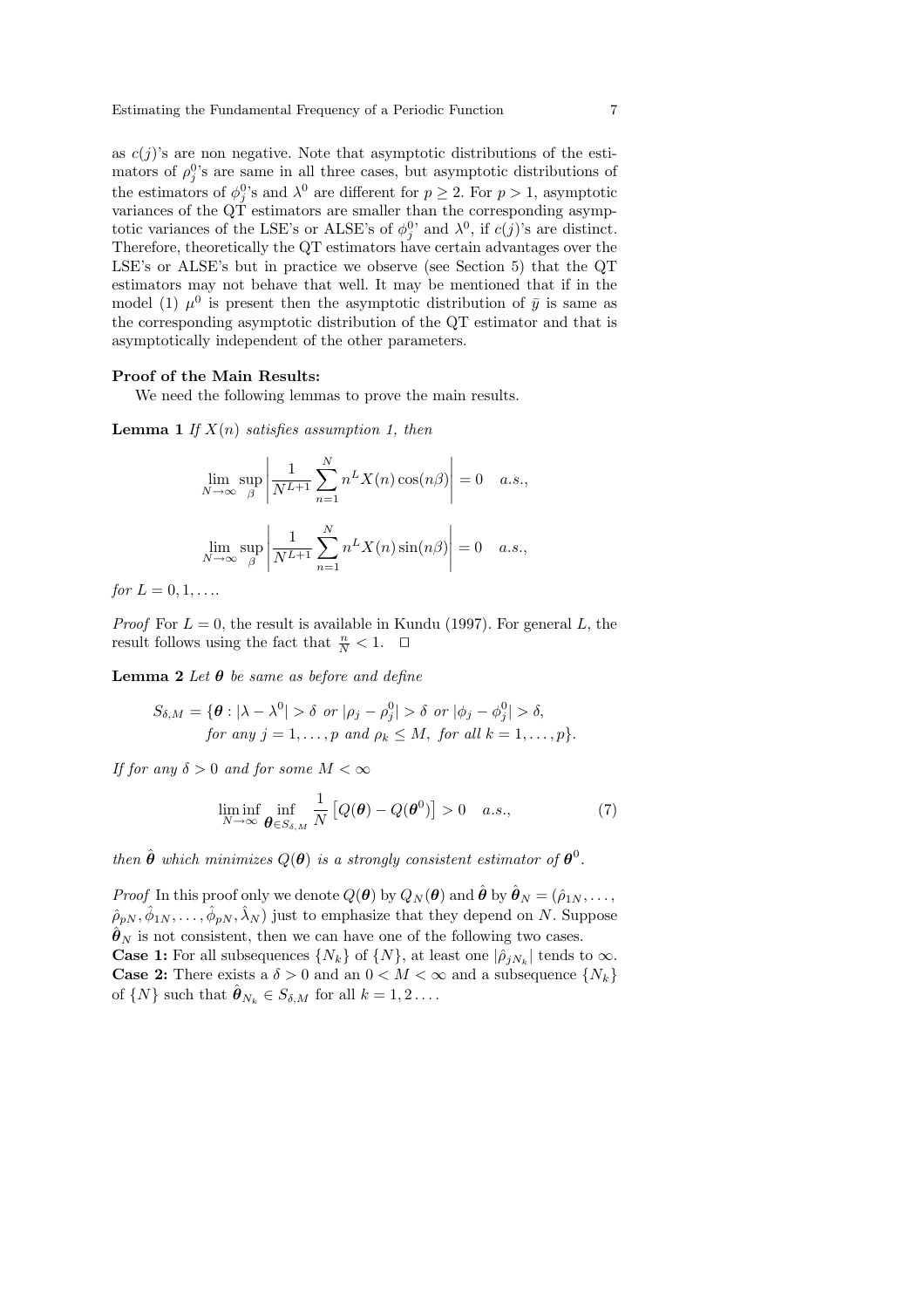Now for both cases under the definition of  $Q_N(\theta)$  (see (3)) and because of (7), there exits a  $K_0$ , such that for all  $k > K_0$ ,

$$
Q_{N_k}(\hat{\boldsymbol{\theta}}_{N_k}) - Q_{N_k}(\boldsymbol{\theta}^0) > 0 \quad a.s.
$$

This contradicts the fact that  $\hat{\boldsymbol{\theta}}_{N_k}$  minimizes  $Q_{N_k}(\boldsymbol{\theta})$ .  $\Box$ 

*Proof of Theorem 1:* Note that the set  $S_{\delta,M}$ , defined in lemma 2, can be written as

$$
S_{\delta,M}=P_1\cup P_2\cup\ldots\cup P_p\cup\Phi_1\cup\Phi_2\cup\ldots\Phi_p\cup\Lambda,
$$

where for  $j = 1, \ldots, p$ ,

$$
P_j = \{ \theta : |\rho_j - \rho_j^0| > \delta, \ \rho_k \le M, \ \forall \ k = 1, ..., p \},
$$
  
\n
$$
\Phi_j = \{ \theta : |\phi_j - \phi_j^0| > \delta, \ \rho_k \le M, \ \forall \ k = 1, ..., p \}
$$
 and  
\n
$$
\Lambda = \{ \theta : |\lambda - \lambda^0| > \delta, \ \rho_k \le M, \ \forall \ k = 1, ..., p \}.
$$

Now observe that

$$
\frac{1}{N} [Q(\theta) - Q(\theta^0)]
$$
\n
$$
= \frac{1}{N} \sum_{n=1}^N \left\{ \sum_{j=1}^p \rho_j^0 \cos(nj\lambda^0 - \phi_j^0) - \sum_{j=1}^p \rho_j \cos(nj\lambda - \phi_j) \right\}^2
$$
\n
$$
+ \frac{2}{N} \sum_{n=1}^N X(n) \left\{ \sum_{j=1}^p \rho_j^0 \cos(nj\lambda^0 - \phi_j^0) - \sum_{j=1}^p \rho_j \cos(nj\lambda - \phi_j) \right\}
$$
\n
$$
= f_N(\theta) + g_N(\theta) \quad \text{(say)}.
$$

For any  $\delta > 0$  and a fixed  $0 < M < \infty$ ,

$$
\liminf_{N \to \infty} \inf_{\boldsymbol{\theta} \in P_j} f_N(\boldsymbol{\theta})
$$
\n
$$
= \liminf_{N \to \infty} \inf_{\boldsymbol{\theta} \in P_j} \frac{1}{N} \sum_{n=1}^N \left\{ \sum_{k=1}^p \rho_k^0 \cos(nk\lambda^0 - \phi_k^0) - \sum_{k=1}^p \rho_k \cos(nk\lambda - \phi_k) \right\}^2
$$
\n
$$
= \liminf_{N \to \infty} \inf_{|\rho_j - \rho_j^0| > \delta} \frac{1}{N} \sum_{n=1}^N \left[ (\rho_j^0 - \rho_j) \cos(nj\lambda^0 - \phi_j^0) \right]^2
$$
\n
$$
= \inf_{|\rho_j - \rho_j^0| > \delta} \frac{1}{2} (\rho_j - \rho_j^0)^2 > \frac{1}{2} \delta^2 > 0 \quad a.s. \quad j = 1, ..., p.
$$

Similarly it can be proved that for  $j = 1, \ldots, p$ ,

$$
\liminf_{N \to \infty} \inf_{\boldsymbol{\theta} \in \Phi_j} f_N(\boldsymbol{\theta}) > 0 \ \ a.s. \qquad \text{and} \qquad \liminf_{N \to \infty} \inf_{\boldsymbol{\theta} \in \Lambda} f_N(\boldsymbol{\theta}) > 0 \ \ a.s.
$$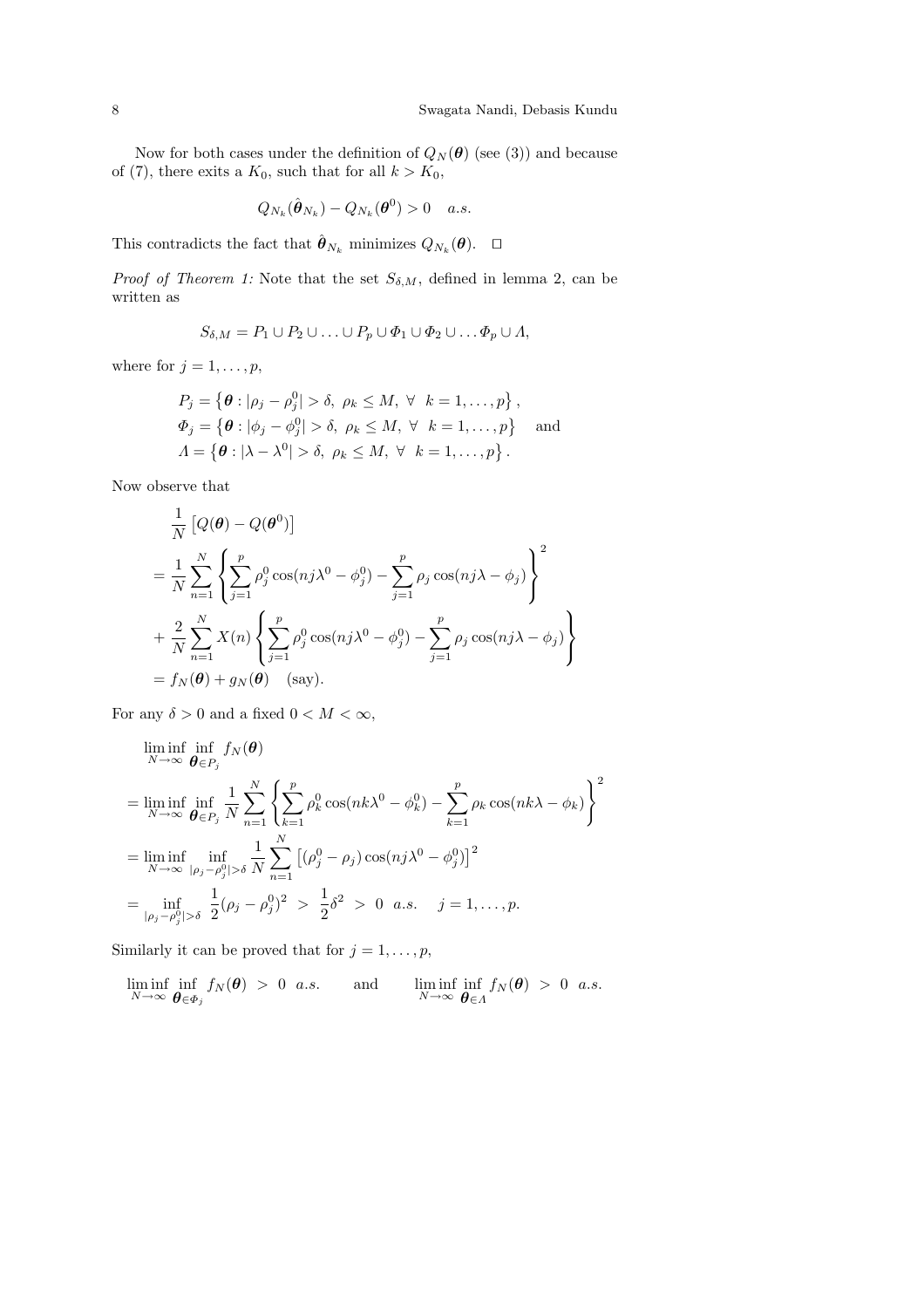Estimating the Fundamental Frequency of a Periodic Function 9

which imply that

$$
\liminf_{N \to \infty} \inf_{\boldsymbol{\theta} \in S_{\delta,M}} f_N(\boldsymbol{\theta}) > 0 \quad a.s.
$$
\n(8)

Using lemma 1 it can be easily shown that

$$
\lim_{N \to \infty} \sup_{\boldsymbol{\theta} \in S_{\delta,M}} g_N(\boldsymbol{\theta}) = 0 \quad a.s.
$$
\n(9)

Now using (8) and (9) in lemma 2, theorem 1 follows immediately.  $\Box$ 

*Proof of Theorem 2:* Let  $Q'(\theta)$ , the derivative vector of  $Q(\theta)$ , be defined as follows:

$$
Q'(\boldsymbol{\theta}) = \left(\frac{\partial Q(\boldsymbol{\theta})}{\partial \rho_1}, \dots, \frac{\partial Q(\boldsymbol{\theta})}{\partial \rho_p}, \frac{\partial Q(\boldsymbol{\theta})}{\partial \phi_1}, \dots, \frac{\partial Q(\boldsymbol{\theta})}{\partial \phi_p}, \frac{\partial Q(\boldsymbol{\theta})}{\partial \lambda}\right).
$$

where at  $\boldsymbol{\theta}^0$ ,

$$
\frac{\partial Q(\boldsymbol{\theta}^{0})}{\partial \rho_{j}} = -2 \sum_{n=1}^{N} X(n) \cos(nj\lambda^{0} - \phi_{j}^{0}), \quad j = 1, ..., p,
$$

$$
\frac{\partial Q(\boldsymbol{\theta}^{0})}{\partial \phi_{j}} = -2 \sum_{n=1}^{N} X(n) \rho_{j}^{0} \sin(nj\lambda^{0} - \phi_{j}^{0}), \quad j = 1, ..., p,
$$

$$
\frac{\partial Q(\boldsymbol{\theta}^{0})}{\partial \lambda} = 2 \sum_{j=1}^{p} \sum_{n=1}^{N} X(n) n j \rho_{j}^{0} \sin(nj\lambda^{0} - \phi_{j}^{0}).
$$

Similarly the  $(2p + 1) \times (2p + 1)$  second derivative matrix  $Q''(\theta)$  is also defined. Expanding  $Q'(\theta)$  at  $\hat{\theta}$  around the true parameter  $\theta^0$ , we obtain

$$
Q'(\hat{\boldsymbol{\theta}}) - Q'(\boldsymbol{\theta}^0) = (\hat{\boldsymbol{\theta}} - \boldsymbol{\theta}^0)^T Q''(\bar{\boldsymbol{\theta}}), \qquad (10)
$$

where  $\bar{\theta}$  is a point between  $\hat{\theta}$  and  $\theta^0$ . Consider the  $(2p + 1) \times (2p + 1)$ diagonal matrix  $D$  as follows. The diagonal matrix  $D$  has first  $2p$  diagonal entries as  $N^{-\frac{1}{2}}$  and the last diagonal entry as  $N^{-\frac{3}{2}}$ . Therefore, (10) can be re-written as

$$
(\hat{\boldsymbol{\theta}} - \boldsymbol{\theta}^0)^T \mathbf{D}^{-1} = -\left[ Q'(\boldsymbol{\theta}^0)\mathbf{D} \right] \left[ \mathbf{D} Q''(\bar{\boldsymbol{\theta}})\mathbf{D} \right]^{-1}.
$$

It can be shown that as  $\hat{\boldsymbol{\theta}}$  and  $\bar{\boldsymbol{\theta}}$  tend to  $\boldsymbol{\theta}^0$ ,

$$
\lim_{N \to \infty} \left[ \mathbf{D} Q''(\bar{\boldsymbol{\theta}}) \mathbf{D} \right] = \lim_{N \to \infty} \left[ \mathbf{D} Q''(\boldsymbol{\theta}^0) \mathbf{D} \right] = \boldsymbol{\Sigma},
$$

where  $\Sigma$  can be written as follows

$$
\mathbf{\Sigma} = \begin{bmatrix} \mathbf{I}_p & \mathbf{0} & \mathbf{0} \\[0.3em] \mathbf{0} & \mathbf{D}_{\rho^0} & -\frac{1}{2} \mathbf{D}_{\rho^0} \mathbf{L} \\[0.3em] \mathbf{0} & -\frac{1}{2} \mathbf{L}^T \mathbf{D}_{\rho^0} & \frac{1}{3} \mathbf{L}^T \mathbf{D}_{\rho^0} \mathbf{L} \end{bmatrix}.
$$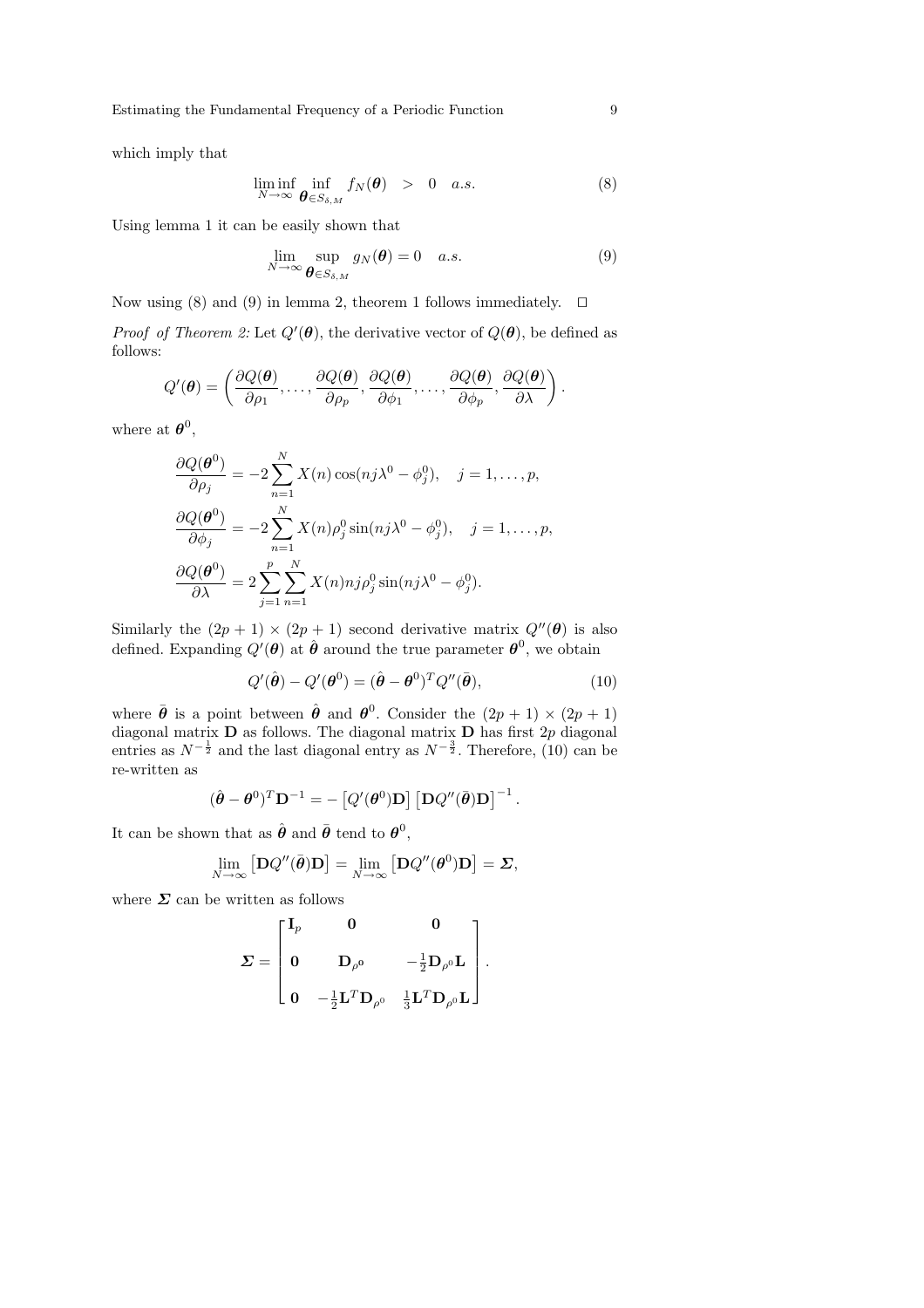Here  $\mathbf{D}_{\rho^0}$  and  $\mathbf{L}$  are same as defined earlier. Now using the Central Limit theorem of a linear process (Fuller; 1976, page 251-256),  $Q'(\boldsymbol{\theta}^0)$ D converges to a  $(2p+1)$ -variate normal distribution with mean vector **0** and variancecovariance matrix

$$
2\sigma^2 \begin{bmatrix} \mathbf{C} & \mathbf{0} & \mathbf{0} \\ \mathbf{0} & \mathbf{D}_{\rho^0} \mathbf{C} & -\frac{1}{2} \mathbf{C} \mathbf{D}_{\rho^0} \mathbf{L} \\ \mathbf{0} & -\frac{1}{2} \mathbf{L}^T \mathbf{D}_{\rho^0} \mathbf{C} & \frac{1}{3} \mathbf{L}^T \mathbf{D}_{\rho^0} \mathbf{C} \mathbf{L} \end{bmatrix} = 2\sigma^2 \mathbf{G} \quad (say).
$$

Here  $C$  is same as defined before. Now theorem 2 follows by observing the fact that  $\mathbf{V} = \mathbf{\Sigma}^{-1} \mathbf{G} \mathbf{\Sigma}^{-1}$ .  $\Box$ 

Now to prove theorem 3, we need the following lemmas.

**Lemma 3** Let us denote  $S_c = {\lambda : |\lambda - \lambda^0| > c}$ . If for any  $c > 0$ 

$$
\limsup_{N \to \infty} \sup_{S_c} \frac{1}{N} \left[ I_S(\lambda) - I_S(\lambda^0) \right] < 0 \quad a.s.
$$

then  $\tilde{\lambda}$  which maximizes  $I_S(\lambda)$  (see (4)) is a strongly consistent estimator of  $\lambda^0$ .

Proof The proof is quite similar to the proof of lemma 2. For details see Lemma 2.3 (chapter 2) of Nandi (2001).  $\Box$ 

**Lemma 4** The ALSE  $\tilde{\lambda}$  is a strongly consistent estimator of  $\lambda^0$ .

*Proof* Using lemma 1, for a fixed  $c > 0$ , we have,

$$
\limsup_{N \to \infty} \sup_{S_c} \frac{1}{N} [I_S(\lambda) - I_S(\lambda^0)]
$$
\n
$$
= -\lim_{N \to \infty} \frac{1}{N^2} \sum_{k=1}^p \left\{ \sum_{n=1}^N \left( \sum_{j=1}^p \rho_j^0 \cos(nj\lambda^0 - \phi_j^0) + X(n) \right) \cos(nk\lambda^0) \right\}^2
$$
\n
$$
- \lim_{N \to \infty} \frac{1}{N^2} \sum_{k=1}^p \left\{ \sum_{n=1}^N \left( \sum_{j=1}^p \rho_j^0 \cos(nj\lambda^0 - \phi_j^0) + X(n) \right) \sin(nk\lambda^0) \right\}^2
$$
\n
$$
= -\sum_{k=1}^p \left[ \left( \frac{\rho_k^0 \cos(\phi_k^0)}{2} \right)^2 + \left( \frac{\rho_k^0 \sin(\phi_k^0)}{2} \right)^2 \right]
$$
\n
$$
= -\frac{1}{4} \sum_{k=1}^p \rho_k^{0^2} < 0 \quad a.s.
$$

Therefore, by using lemma 3, the result follows.  $\Box$ 

**Lemma 5** If  $\tilde{\lambda}$  is the ALSE of  $\lambda^0$  then  $N(\tilde{\lambda} - \lambda^0) \longrightarrow 0$  a.s.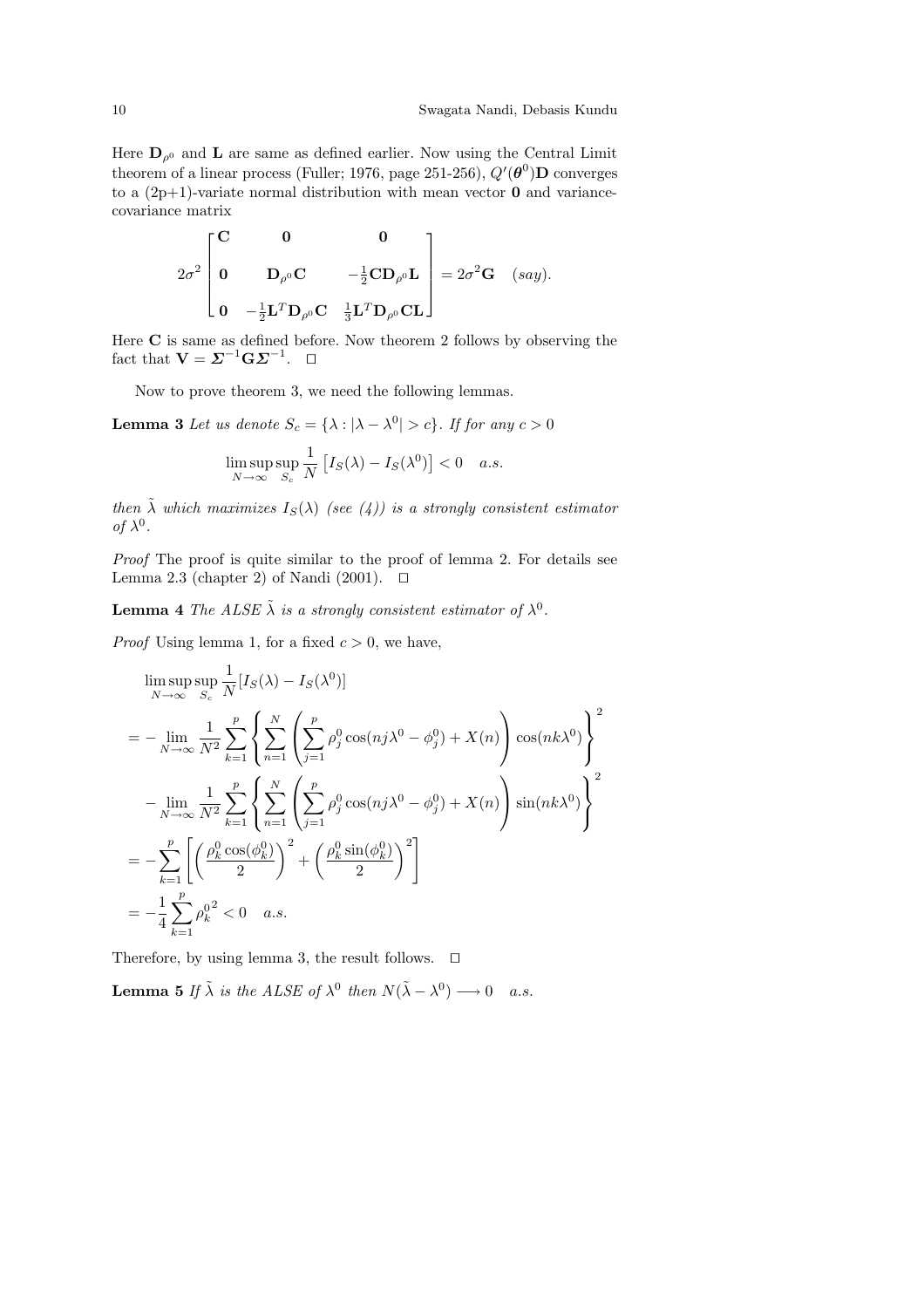*Proof* Expanding  $I'_{S}(\lambda)$  at  $\tilde{\lambda}$  around  $\lambda^{0}$ , by Taylor series expansion, we obtain

$$
I'_{S}(\tilde{\lambda}) - I'_{S}(\lambda^{0}) = (\tilde{\lambda} - \lambda^{0})I''_{S}(\bar{\lambda}).
$$

Here  $\bar{\lambda}$  is a point between  $\tilde{\lambda}$  and  $\lambda^0$ . Since  $I'_{S}(\tilde{\lambda}) = 0$ ,

$$
N(\tilde{\lambda} - \lambda^0) = -\frac{\frac{1}{N^2} I'_S(\lambda^0)}{\frac{1}{N^3} I''_S(\bar{\lambda})}.
$$

Now it can be easily shown that

$$
\lim_{N \to \infty} \frac{1}{N^3} I_S''(\bar{\lambda}) = \lim_{N \to \infty} \frac{1}{N^3} I_S''(\lambda^0) = -\frac{1}{24} \sum_{k=1}^p \rho_k^{0^2}
$$
  
and 
$$
\lim_{N \to \infty} \frac{1}{N^2} I_S'(\lambda^0) = 0 \quad a.s.
$$

Therefore, the result follows.  $\quad \Box$ 

**Lemma 6** The ALSE's of  $\rho_j^0$ 's and  $\phi_j^0$ 's given in (5) are strongly consistent estimators of  $\rho_j^0$ 's and  $\phi_j^0$ 's for  $j = 1, \ldots, p$ .

Proof Observe that

$$
\tilde{\rho_j}^2 = \frac{4}{N^2} \left[ \sum_{n=1}^N y(n) \cos(nj\tilde{\lambda}) \right]^2 + \frac{4}{N^2} \left[ \sum_{n=1}^N y(n) \sin(nj\tilde{\lambda}) \right]^2
$$
  
\n
$$
= \frac{4}{N^2} \left[ \sum_{n=1}^N \left\{ \sum_{k=1}^p \rho_k^0 \cos(nk\lambda^0 - \phi_k^0) + X(n) \right\} \times \left\{ \cos(nj\lambda^0) - n(\tilde{\lambda} - \lambda^0) \sin(nj\tilde{\lambda}) \right\} \right]^2
$$
  
\n
$$
+ \frac{4}{N^2} \left[ \sum_{n=1}^N \left\{ \sum_{k=1}^p \rho_k^0 \cos(nk\lambda^0 - \phi_k^0) + X(n) \right\} \times \left\{ \sin(nj\lambda^0) + n(\tilde{\lambda} - \lambda^0) \cos(nj\tilde{\lambda}) \right\} \right]^2.
$$

Therefore, using strong consistency of  $\tilde{\lambda}$ , lemma 1 and lemma 5, we obtain as  $N\to\infty$  that

$$
\tilde{\rho_j}^2 \longrightarrow 4 \left\{ \frac{\rho_j^0 \cos(\phi_j^0)}{2} \right\}^2 + 4 \left\{ \frac{\rho_j^0 \sin(\phi_j^0)}{2} \right\}^2 = \rho_j^{02} \quad a.s.
$$

 $j = 1, \ldots, p$ . Exactly in the same way, it can be shown that

$$
\frac{1}{N} \sum_{n=1}^{N} y(n) \cos(nj\tilde{\lambda}) \longrightarrow \frac{\rho_j^0 \cos(\phi_j^0)}{2} \quad a.s.
$$
  
and 
$$
\frac{1}{N} \sum_{n=1}^{N} y(n) \sin(nj\tilde{\lambda}) \longrightarrow \frac{\rho_j^0 \sin(\phi_j^0)}{2} \quad a.s.
$$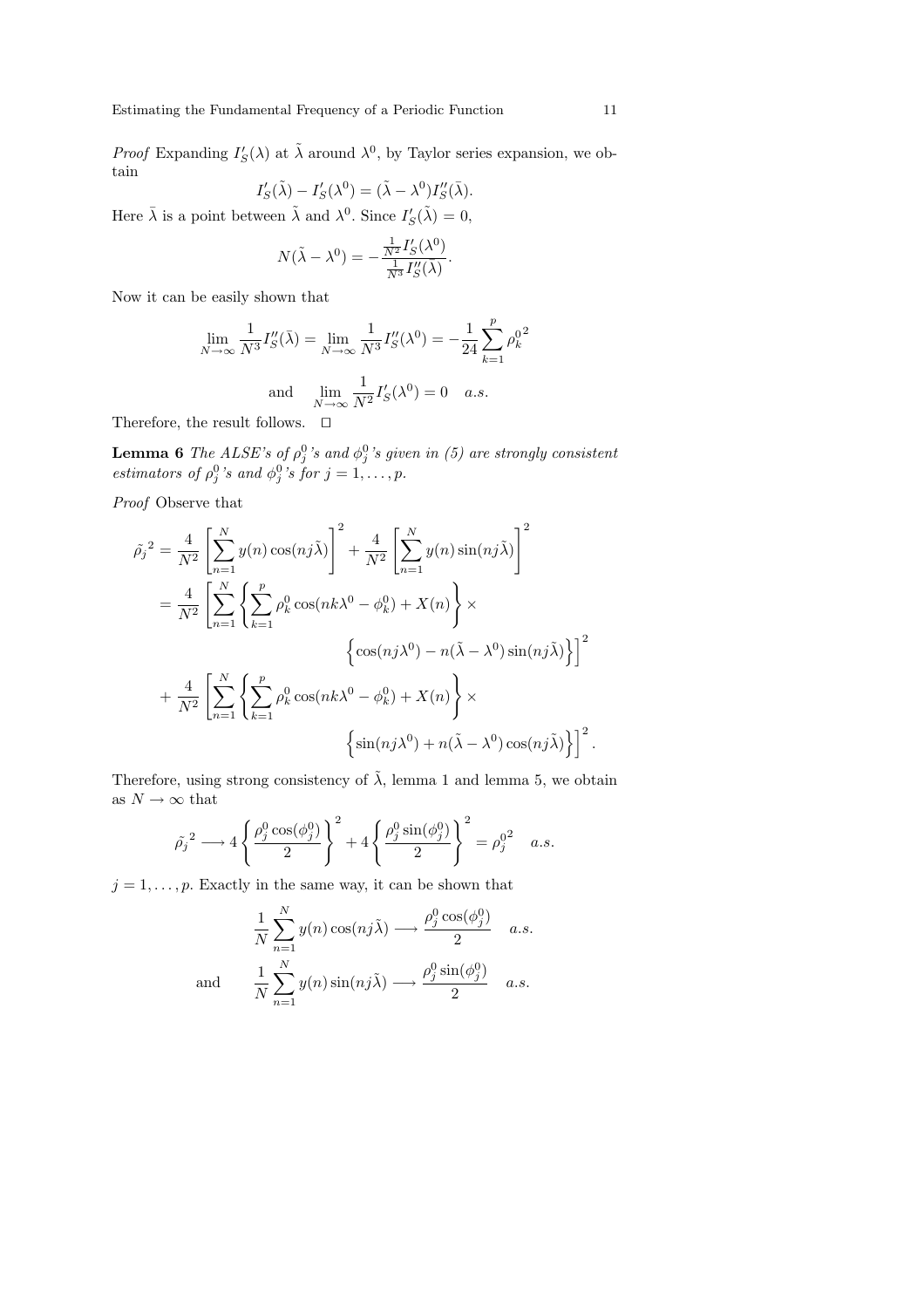Therefore,

$$
\tilde{\phi}_j \to \arg \left\{ \frac{\rho_j^0 \cos(\phi_j^0)}{2} + i \frac{\rho_j^0 \sin(\phi_j^0)}{2} \right\} = \phi_j^0 \quad a.s.
$$

 $j = 1, \ldots, p. \square$ 

*Proof of Theorem 3:* Using lemmas 4 and 6, the theorem follows.  $\Box$ 

*Proof of Theorem 4:* Similarly as Hannan (1973), it can be shown that

$$
\hat{\lambda} = \tilde{\lambda} + O_p(N^{-2}),
$$
  
\n
$$
\hat{\rho}_j = \tilde{\rho}_j + O_p(N^{-1}),
$$
  
\n
$$
\hat{\phi}_j = \tilde{\phi}_j + O_p(N^{-1}).
$$
\n(11)

Here  $O_p(N^{-1})$  and  $O_p(N^{-2})$  indicate that they converge to zero in probability and also  $N O_p(N^{-1})$  and  $N^2 O_p(N^{-2})$  are bounded in probability as  $N \to \infty$ . Using theorem 2 and (11), it follows that LSE's and ALSE's are asymptotically equivalent. Thus, ALSE's have the same asymptotic distribution as LSE's.  $\Box$ 

# 4 A Test for Harmonics

In this section we propose a test to check whether harmonics are present or not in the model (1). This test is very similar to the test proposed by Quinn and Thomson (1991). The only difference is that here we will be using either the LSE's or ALSE's rather than the QT estimators as proposed in Quinn and Thomson (1991).

Consider the more general model (2) where  $\lambda_j^0$ 's are not necessarily harmonics of a fundamental frequency  $\lambda^0$ . The other parameters and the errors are same as defined before. We assume that  $\mu$  is not present and if it is assumed to be present then we work with the transformed data as mentioned earlier. We consider testing of  $H_0: \lambda_j^0 = j\lambda^0$   $(j = 1, ..., p)$  vs.  $H_A$ : not  $H_0$ , here  $\lambda^0$  is unknown. The likelihood ratio statistic, constructed under the assumption of normality of  $X(n)$ , is asymptotically equivalent to

$$
\chi^2 = \frac{N}{\pi} \left\{ \sum_{j=1}^p \frac{J(\hat{\lambda}_j)}{f(\hat{\lambda}_j)} - \sum_{j=1}^p \frac{J(j\hat{\lambda})}{f(j\hat{\lambda})} \right\}
$$
(12)

where

$$
J(\lambda) = \left| \frac{1}{N} \sum_{n=1}^{N} y(n) e^{in\lambda} \right|^2.
$$

Here  $\hat{\lambda}_j$ ,  $j = 1, \ldots, p$  are the least squares estimators of  $\lambda_j^0$ ,  $j = 1, \ldots, p$  for the model (2) and  $\hat{\lambda}$  is the least squares estimator of  $\lambda^0$  of the model (1).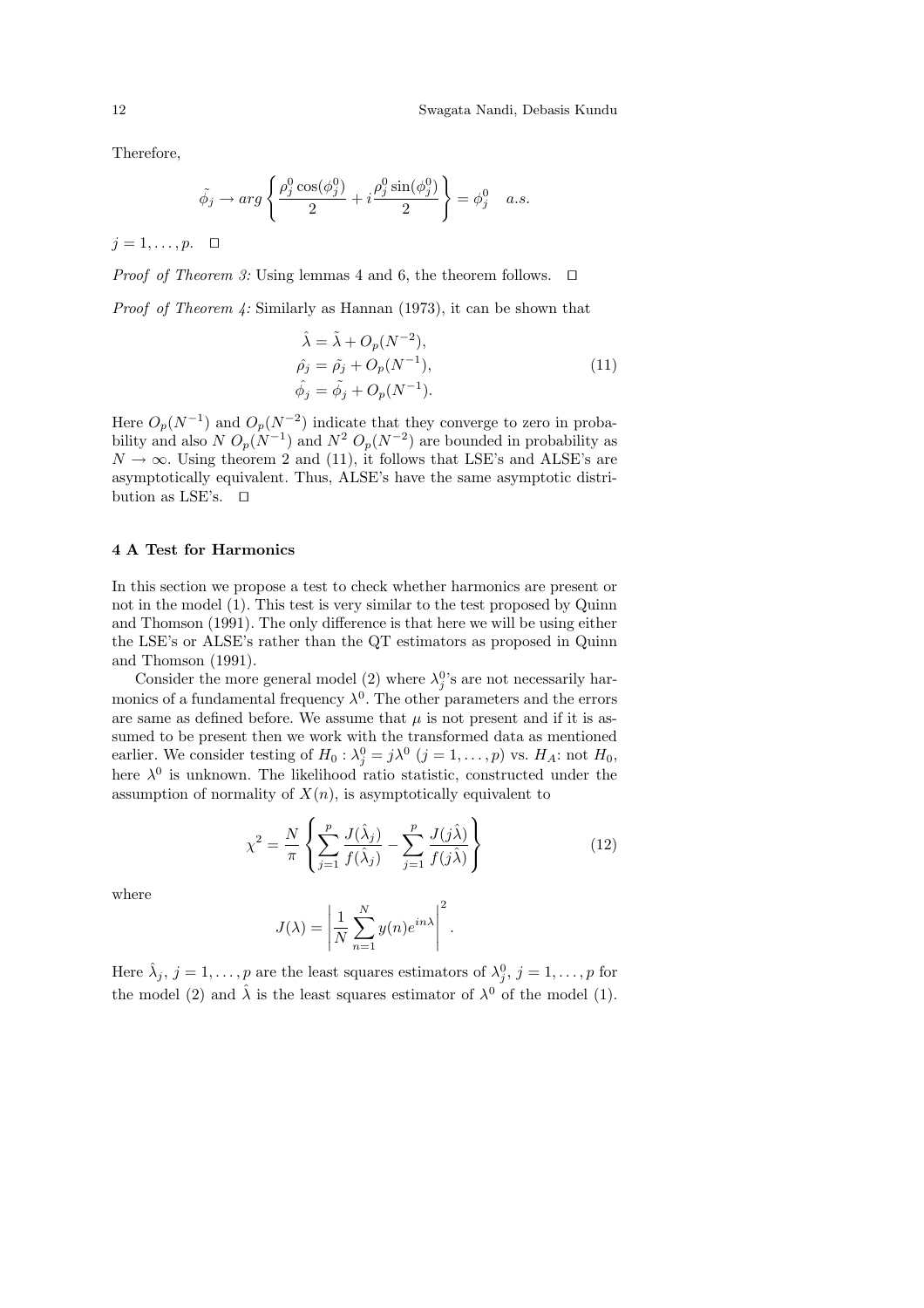It can be shown along the same line as Quinn and Thomson (1991) that  $\chi^2$ is asymptotically equivalent to

$$
\chi_{*}^{2} = \frac{N^{3}}{48\pi} \sum_{j=1}^{p} \frac{\hat{\rho}_{j}^{2} (\hat{\lambda}_{j} - j\hat{\lambda})^{2}}{f(j\hat{\lambda})}.
$$
 (13)

Furthermore, under  $H_0$ 

$$
\chi^2 = \chi_{QT}^2 + o(1).
$$

Here  $\chi^2_{QT}$  is the  $\chi^2$  defined in equation no. (19) of Quinn and Thomson (1991).  $\chi^2_{QT}$  is asymptotically distributed as a  $\chi^2_{p-1}$  random variable, therefore  $\chi^2$  is also asymptotically distributed as a  $\chi^2_{p-1}$  random variable. In (12), the LSE's can be replaced by ALSE's and asymptotic property of  $\chi^2$ remains unchanged. In practice, we should use (13). It may be mentioned that  $\chi^2_*$  as defined in (13) is much easier to compute than the corresponding  $\chi^2_*$  defined in Quinn and Thomson (1991).

### 5 Numerical Examples

In this section we present numerical results based on simulations to compare performance of the different estimators for finite samples. We consider the model (1) with  $p = 3$  and three different sets of parameters. Thus the models are as follows:

## Model 1:

$$
\rho_1 = 1.0, \rho_2 = 0.5, \rho_3 = 0.5, \phi_1 = 0.8, \phi_2 = 0.6, \phi_3 = 1.0,
$$
  

$$
\lambda = \frac{14\pi}{100} = 0.4398229, \sigma^2 = 0.2, X(n) = e(n) + .5e(n - 1).
$$

Model 2:

$$
\rho_1 = 2.2, \rho_2 = 1.5, \rho_3 = 3.0, \phi_1 = -1.2, \phi_2 = 0.5, \phi_3 = 0.9,
$$
  

$$
\lambda = \frac{20\pi}{100} = 0.62831854, \sigma^2 = 0.5, X(n) = e(n) + 0.7e(n - 1).
$$

Model 3:

 $\lambda$ 

$$
\rho_1 = 1.0, \rho_2 = 2.6, \rho_3 = 3.5, \phi_1 = 0.9, \phi_2 = 1.0, \phi_3 = 2.1,
$$
  
= 
$$
\frac{30\pi}{100} = 0.94247781, \sigma^2 = 0.5, X(n) = e(n) - 1.2e(n-1) + 0.48e(n-2).
$$

For all three models the sample size is taken as 100. For each model first we generate a data set and using that data sequence we estimate the unknown parameters by different methods. To evaluate the QT estimators, we need to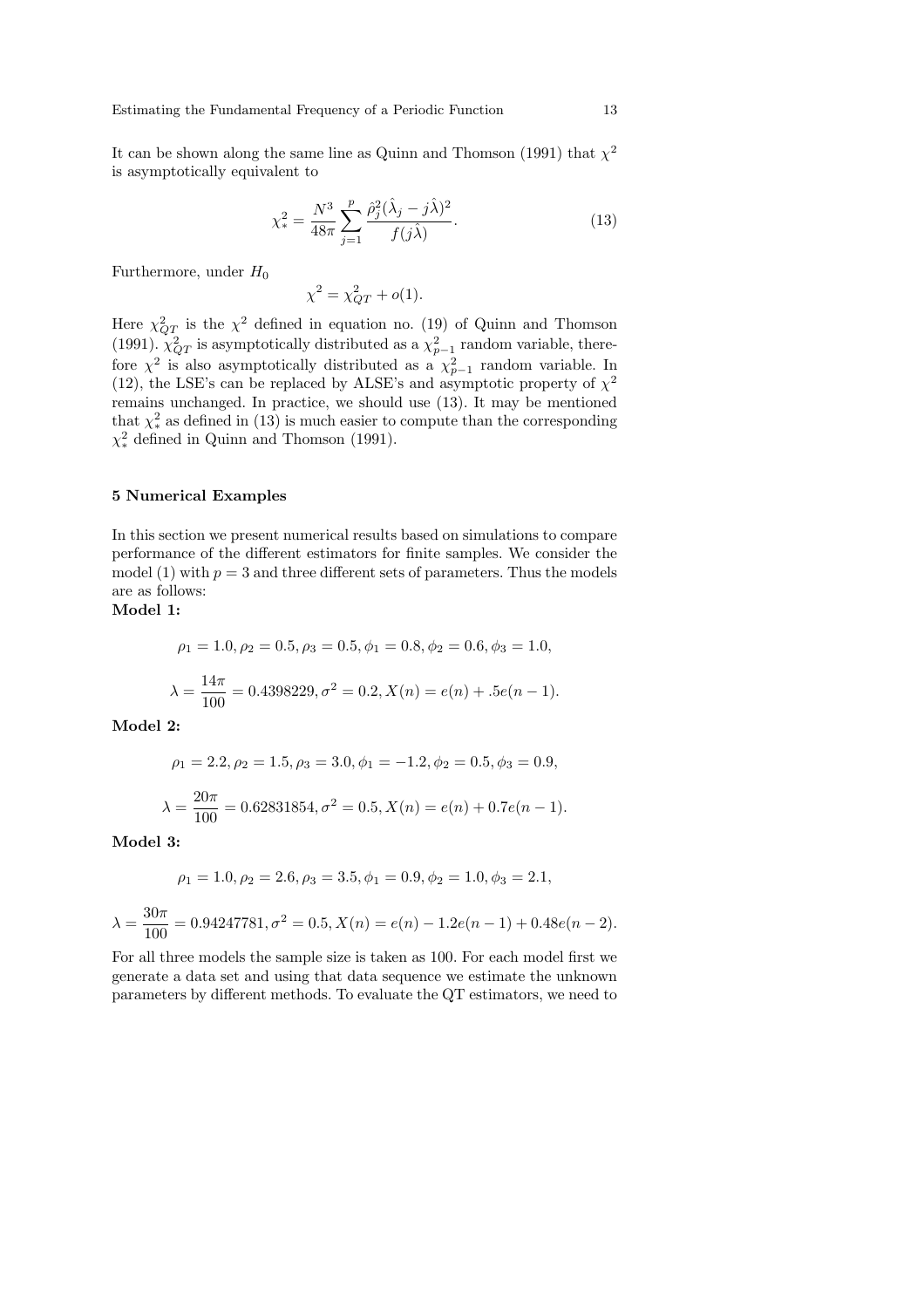estimate the spectral density function at  $j\lambda^0$ ,  $j=1,\ldots,p$ . In our notation the spectral density  $f(j\lambda^0)$  is equal to  $\sigma^2 c(j)$ . It can be shown that

$$
\sigma^{2}c(j) = E\left(\frac{1}{N}\left|\sum_{n=1}^{N} X(n)e^{-inj\lambda^{0}}\right|^{2}\right),\,
$$

i.e. the expected value of the periodogram function of the noise at the respective frequency. For numerical experiments we use the method of averaging the periodogram function over a window  $(-L,L)$  across the point estimate, as proposed in Quinn and Thomson (1991). We try for different L and observe that for  $L = 4, 3$  and 5, it provides the best results in this case for Models 1, 2 and 3 respectively. It has been observed in the simulation study that the performance of the QT estimators depend on the choice of L. We also compute asymptotic 95% confidence bounds for all the parameters by using different methods. For our proposed methods we do not need to estimate the spectral density function for estimation purposes but we need it for constructing confidence intervals. Here also we use the same technique by averaging the periodogram function of the estimated residuals over a window  $(-L, L)$ . For the LSE's, we report the results using  $L = 6, 8$ , and 7 for Models 1, 2 and 3 respectively and for ALSE's they are 6, 6 and 5. We replicate the process 5000 times and report the average estimates (EST), mean squared errors (MSE), average confidence lengths (ACL) and coverage percentages (CP) over 5000 replications. For comparison purposes we also report asymptotic variances (ASYV) and expected confidence lengths (ECL) for all parameter estimators. The results for Models 1, 2 and 3 are reported in Tables 1, 2 and 3 respectively.

First we compare the performance of the LSE's and QT estimators. Comparing these two estimators it is clear that the LSE's perform better than QT estimators for all the three models in all respects. In each case the LSE's have lower MSE's and lower biases than the corresponding QT estimators. Most of the LSE's are unbiased, whereas some of the QT estimators are highly biased, mainly phase estimators obtained using the QT method are highly biased. The confidence lengths based on the QT estimators are smaller than the corresponding confidence lengths based on LSE's for  $\lambda$ and  $\phi_i$ 's. It should be that way also, because asymptotic variances of the LSE's are larger for these parameters than the QT estimators. The coverage percentages of the LSE's are much higher than the corresponding QT estimators in most cases. The coverage percentages obtained by the LSE's do not attain the 95% nominal level all the times but all of them are quite close to the nominal value. On the other hand the coverage percentages obtained by the QT estimators are quite poor. In case of Model 1, for  $\rho_j$ 's the QT method works well but for the phase components and for the fundamental frequency, the coverage percentages are lower than 90%. For Model 2, the coverage percentages are quite small as compared to the nominal value for all the parameters and for the fundamental frequency it is only 52%. In case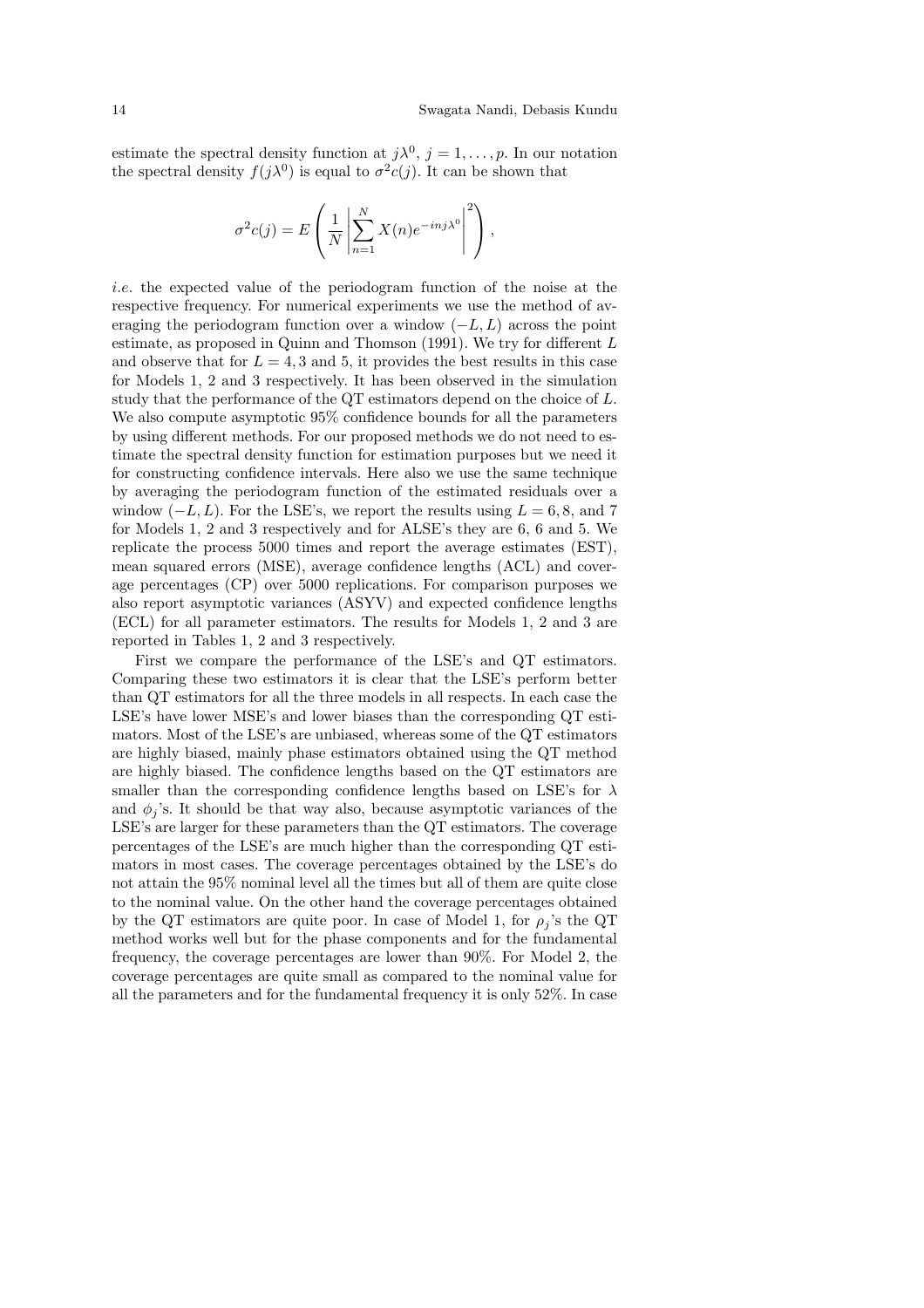of Model 3, for some parameters, the coverage percentages are almost 100% and for others they are below 70%.

Comparing the performance of the ALSE's and QT estimators, it is clear that the two estimators behave quite similarly as far as MSE's and biases are concerned at least for Models 1 and 2. For Model 3, the MSE's and biases of the ALSE's of phase components and the fundamental frequency are higher than the QT's estimators. Both the ALSE's and QT estimators are highly biased for phase components for Models 1 and 2, otherwise they are more or less unbiased. The confidence lengths of ALSE's are larger than the QT estimators for almost all the parameters and for all three models but the coverage percentages of the ALSE's are much better than the QT estimators. Although coverage percentages of the amplitudes based on the ALSE's are very close to the nominal level, the same is not true for phase components or for the fundamental frequency. The coverage percentage of the fundamental frequency based on ALSE's is quite poor and it is as low as 74%, 81% and 87% for Models 1, 2 and 3 respectively.

Finally we compare the LSE's and ALSE's. Comparing the two it is observed that the LSE's have lower biases in all the cases. The ALSE's have higher MSE's for all the parameters and for all the models except for the parameter  $\rho_1$  in Model 3. The coverage percentages of the LSE's are quite close to the nominal level. For the ALSE's only the amplitude estimates cover almost 95% of times but for other parameters the coverage percentages are lower than the nominal level. In simulation study we observe that there are minor differences between average confidence lengths obtained using the LSE's and ALSE's. It may not be very surprising because confidence lengths are obtained using the estimated errors. We have shown that theoretically the LSE's and ALSE's are equivalent for large sample sizes, and this different behavior may be a finite-sample phenomenon.

Comparing all three estimators, we come to the following conclusions. The confidence intervals obtained by using the QT method may not be of much use. QT estimators have certain theoretical advantages over LSE's and ALSE's but computational complexity of the QT method makes it difficult to compute QT estimators and also the asymptotic results may not be used for finite length data. In practice LSE's can be used to estimate the unknown parameters of the model (1).

#### 6 Data Analysis

In this section we analyze one sustained vowel sound 'uuu' using the least squares and QT methods. The computations of this section have been performed using Silicon Graphics Machine. The data set contains 512 signal values sampled at 10kHz frequency. It is presented in Figure 1. Simple periodogram plot (Figure 2) indicates that  $p = 4$ . The estimate of  $\mu$  is 0.0681 and the 95% confidence interval for  $\mu$  is (.0126, 0.1407). So we fit the model (1) to the mean corrected data using LSE's and QT estimators. The results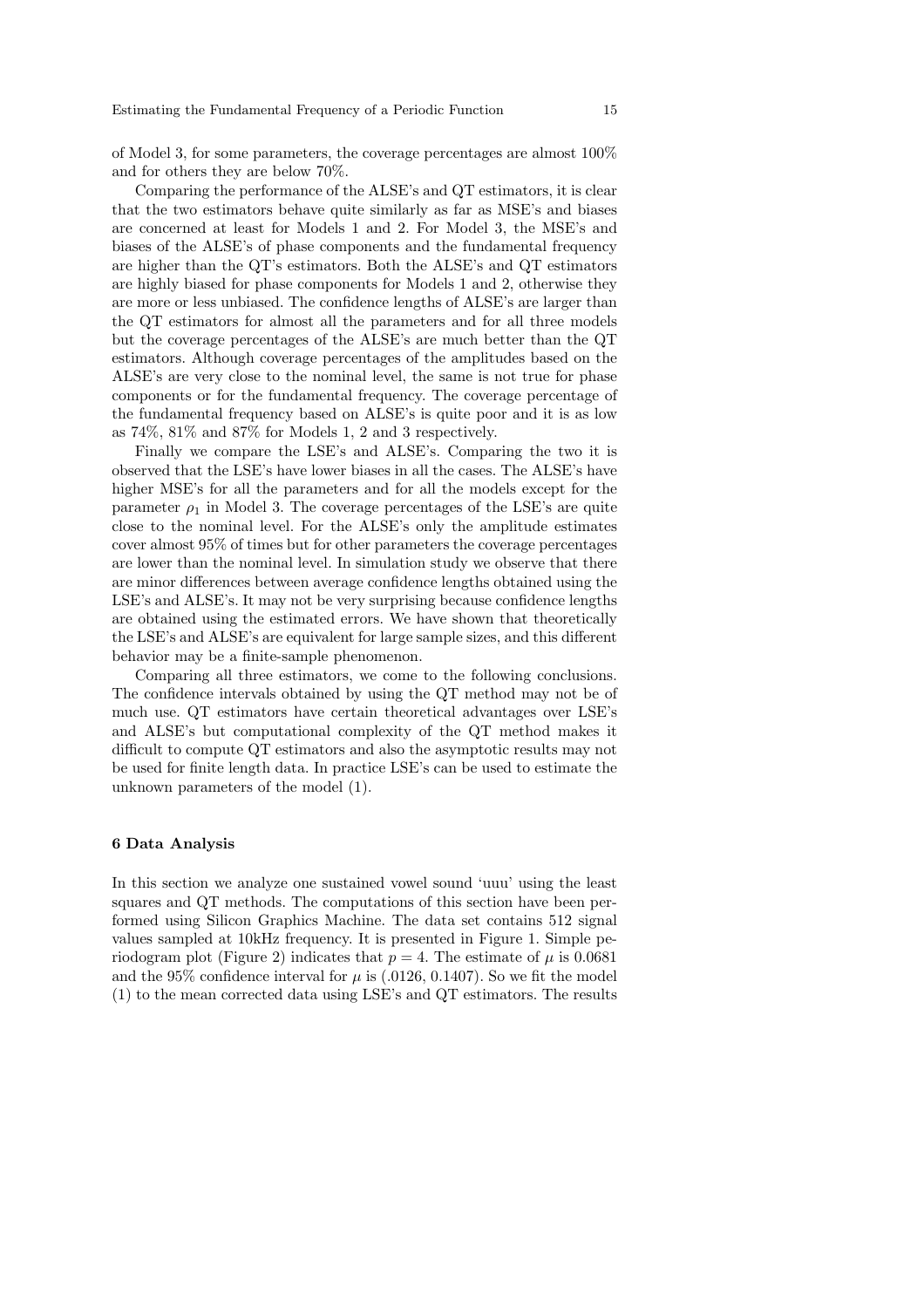

Fig. 1 The plot of the observed "uuu" vowel sound.



Fig. 2 The plot of the periodogram function of "uuu" vowel sound.

are presented in Table 4. We perform the  $\chi^2$  test proposed in section 4 for testing whether harmonics are present or not. We obtain the value of  $\chi^2_* < 1$ and thus the null hypothesis (harmonics are present) is retained. Therefore, fitting of the model (1) is justified to the present data set. Analyzing the errors it is observed that in both cases the estimated errors are stationary. In case of the LSE's the estimated error is of the following form:

$$
X(t) = a_1 X(t-1) + a_2 X(t-2) + a_3 X(t-2) + e(t)
$$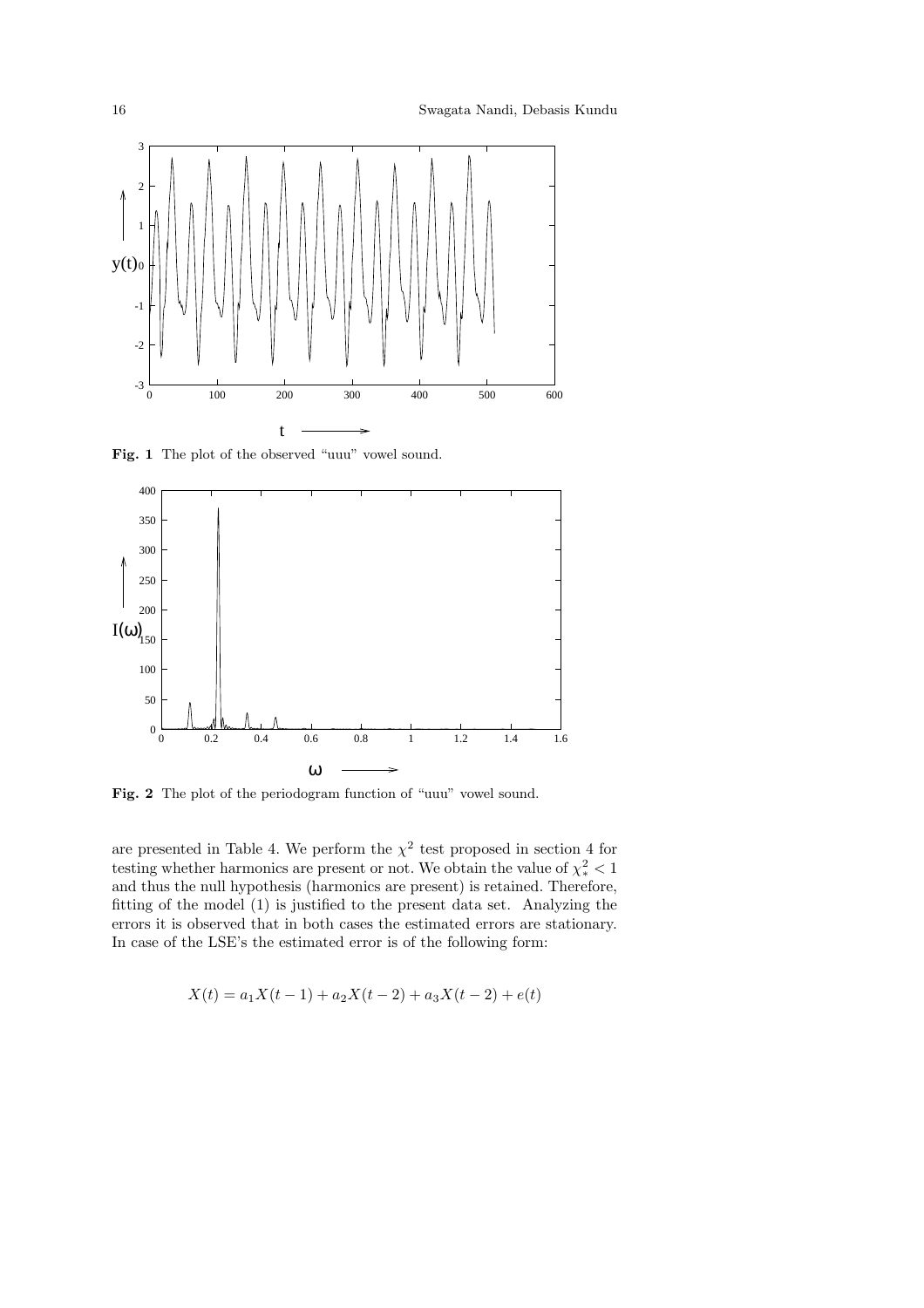

Fig. 3 The observed "uuu" vowel sound (DATA), the predicted values using least squares estimators (LSE's) and the predicted values using QT estimators (QTE).

with  $a_1 = 1.1229$ ,  $a_2 = -0.5140$  and  $a_3 = 0.1012$  and for the QT estimators, the estimated error is of the form:

$$
X(t) = a_1 X(t-1) + a_2 X(t-2) + e(t)
$$

with  $a_1 = 1.0765$  and  $a_2 = -0.3936$ . But the stationary assumption is not satisfied for the whole data set for the QT estimators. We obtain it for different segments of the data set and the error is estimated using one of such segments. The fitted models are provided in Figure 3. Figure 3 indicates that it is a very good fit for both cases. The square root of the residual sum of squares for the QT estimators and for LSE's are 0.2522245 and 0.2520563 respectively. Therefore, the LSE's provide a marginally better fit than QT estimators.

### 7 Conclusions

In this paper we consider the problem of estimating the unknown parameters of a periodic signal when harmonics of a fundamental frequency are present. We propose to use two simple estimators and have studied their large and small sample performance with the present estimators. It is observed that the proposed LSE's and ALSE's are computationally very efficient and both of them involve only one dimensional optimization, whereas the QT method proposed in Quinn and Thomson (1991) is quite involved computationally. Theoretically it is observed that the QT estimators have lower asymptotic variances for certain parameters than the LSE's or ALSE's but small sample performance indicate that the proposed LSE's behave better than the estimators proposed by Quinn and Thomson in terms of MSE's,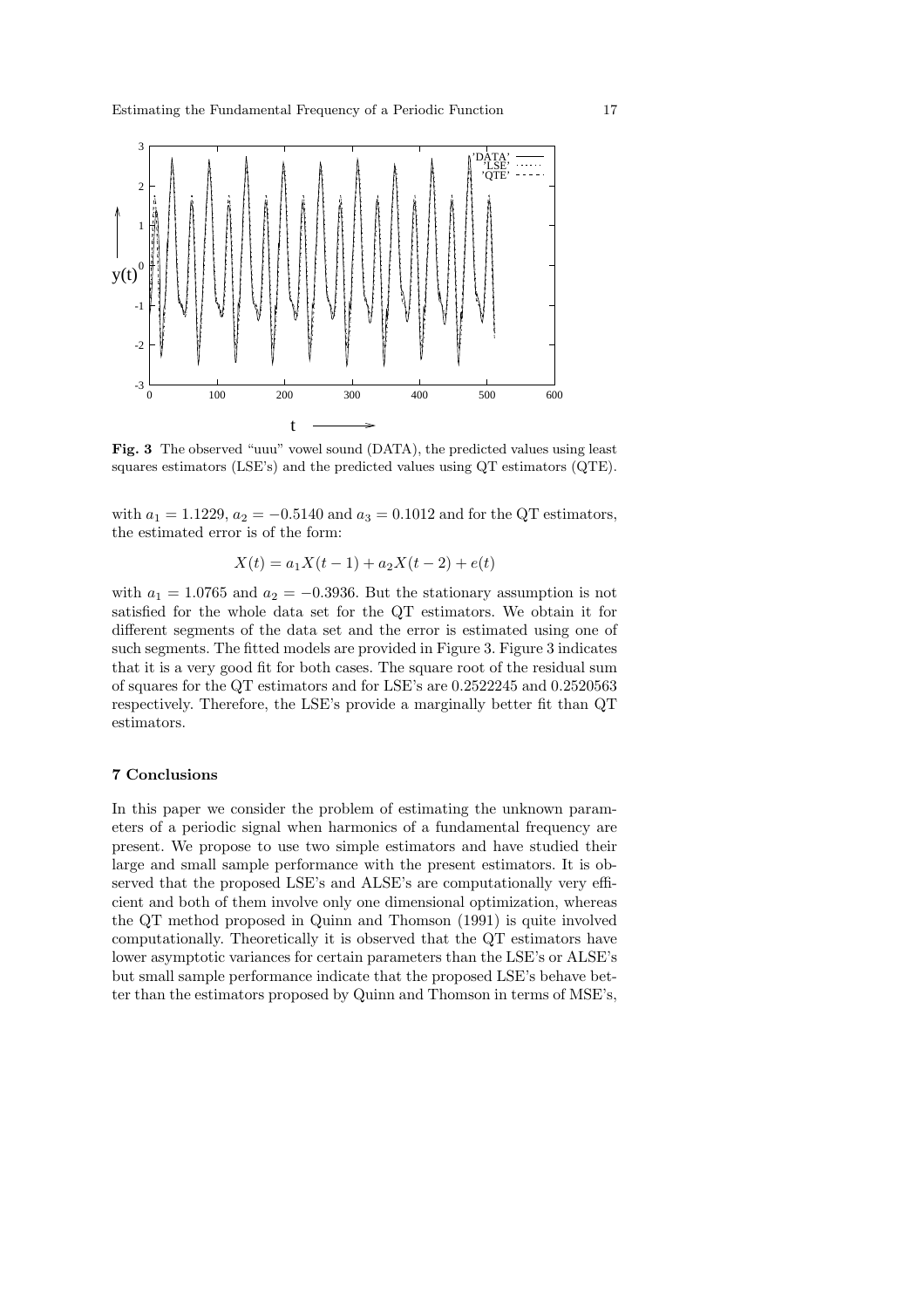biases and coverage probabilities. In the simulation study it is also observed that asymptotic confidence intervals do not work well for the QT estimators but the corresponding performance of the LSE's are quite satisfactory. Moreover, the LSE's and ALSE's can be used for larger class of errors than the QT estimators. Considering all these points we recommend to use the LSE's to estimate the parameters of a periodic signal when harmonics of a fundamental frequency are present.

Acknowledgements The authors would like to thank Professor G.C. Ray of Indian Institute of Technology Kanpur, for providing the data. The authors would also like to thank two referees and one associate editor for some very constructive suggestions and the editor Professor Maurizio Vichi for encouragements.

- Fisher RA (1929) Tests of significance in Harmonic analysis. Proc. Royal Soc. London, Ser. A 125, 54-59.
- Fuller W (1976) Introduction to Statistical Time Series. John Wiley and Sons, New York 1976.
- Hannan EJ (1973) Estimation of frequencies. J. Applied Prob. 10, 510-519.
- Hannan EJ (1974) Time series analysis. IEEE Trans. Auto. Control AC-19, 706-715.
- Kundu D (1997) Asymptotic properties of the least squares estimators of sinusoidal signals. Statistics 30, 221-238.
- Nandi S (2001) Analyzing some non-stationary signal processing models. Ph. D. Thesis, Indian Institute of Technology, Kanpur.
- Quinn BG, Thomson PJ (1991) Estimating the frequency of a periodic function. Biometrika 78, 65-74.
- Richards FSG (1961) A method of maximum likelihood estimation. J. Roy. Statist. Soc. Ser. B 23, 469-475.
- Stoica P (1993) List of references on spectral line analysis. Signal Processing 31, 329-340.
- Walker AM (1971) On the estimation of a Harmonic component in a time series with stationary residuals. Biometrika 58, 21-36.
- Whittle P (1953) The simultaneous estimation of a time series harmonic component and covariance structure. Trab. Estad 3, 43-57.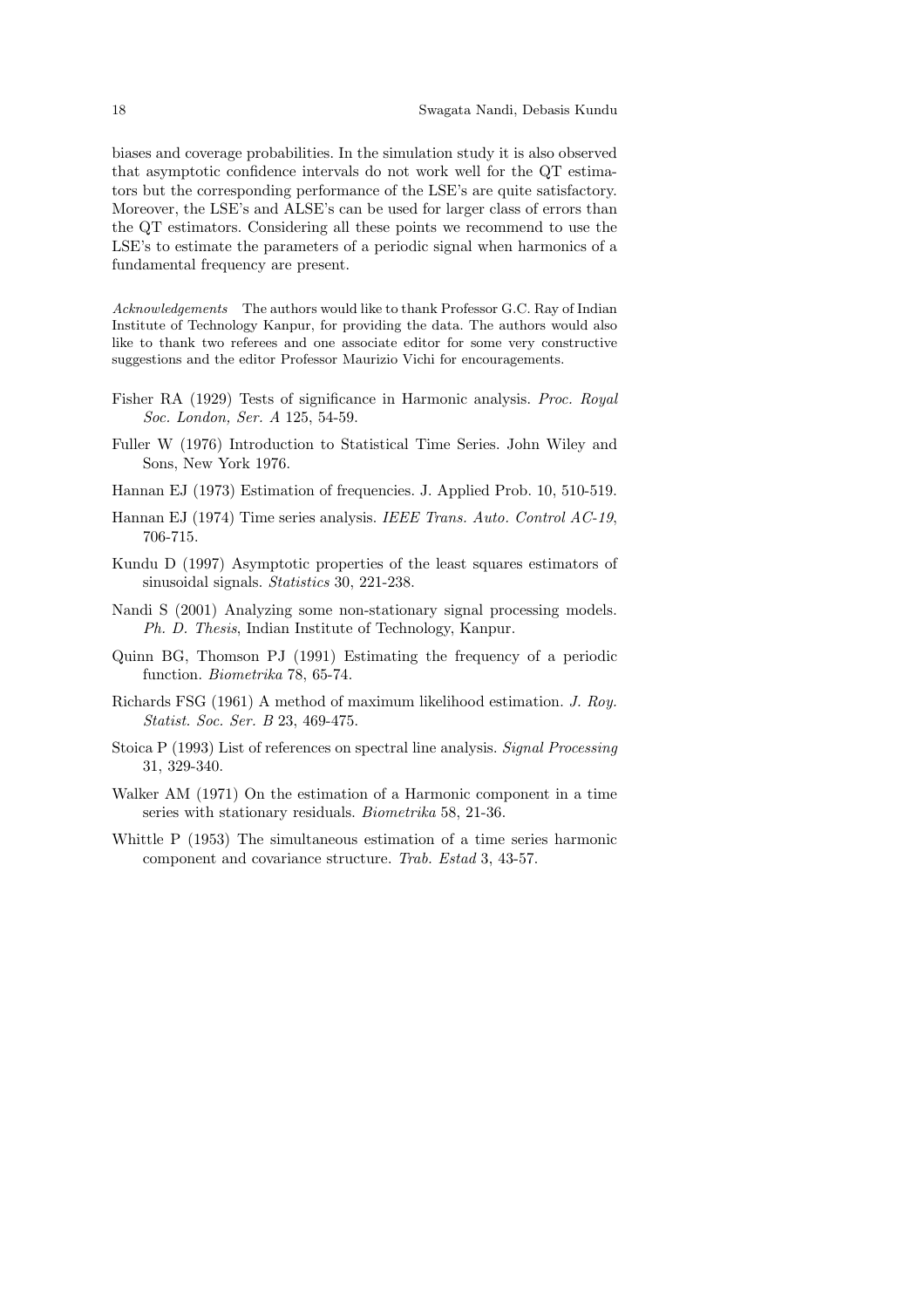| Para-     | $_{\rm LSEs}$ |            |              |            |            |                 |  |
|-----------|---------------|------------|--------------|------------|------------|-----------------|--|
| meters    | <b>EST</b>    | <b>MSE</b> | ASYV         | $\rm{ACL}$ | ECL        | CP              |  |
| $\rho_1$  | 1.0065        | 8.43e-03   | 8.62e-03     | .3400      | .3639      | .93             |  |
| $\rho_2$  | .5078         | 7.46e-03   | 7.55e-03     | .3194      | .3406      | .93             |  |
| $\rho_3$  | .5102         | 6.11e-03   | 5.99e-03     | .2853      | .3035      | .92             |  |
| $\phi_1$  | .8015         | $1.23e-02$ | $1.35e-02$   | .4275      | .4562      | .94             |  |
| $\phi_2$  | .6080         | $4.29e-02$ | $4.99e-02$   | .8297      | .8757      | .94             |  |
| $\phi_3$  | 1.0045        | 5.56e-02   | $6.83e-02$   | .9593      | 1.0245     | .94             |  |
| $\lambda$ | .4399         | $1.62e-06$ | 1.97e-06     | 5.11e-03   | $5.50e-03$ | .94             |  |
|           |               |            |              |            |            |                 |  |
| Para-     |               |            | <b>QTEs</b>  |            |            |                 |  |
| meters    | <b>EST</b>    | MSE        | ASYV         | $\rm{ACL}$ | ECL        | $\overline{CP}$ |  |
| $\rho_1$  | 1.0000        | 8.33e-03   | $8.62e-03$   | .3639      | .3639      | .95             |  |
| $\rho_2$  | .5149         | $7.72e-03$ | 7.55e-03     | .3406      | .3406      | .95             |  |
| $\rho_3$  | .5205         | $6.27e-03$ | 5.99e-03     | .3035      | .3035      | .95             |  |
| $\phi_1$  | .8882         | 1.97e-02   | 1.34e-02     | .4533      | .4543      | .89             |  |
| $\phi_2$  | .7733         | 7.78e-02   | $4.94e-02$   | .8661      | .8716      | .87             |  |
| $\phi_3$  | 1.2606        | .1267      | $6.73e-02$   | .9940      | 1.0166     | .83             |  |
| λ         | .4416         | $4.91e-06$ | $1.92e-06$   | $5.30e-03$ | 5.43e-03   | .74             |  |
|           |               |            |              |            |            |                 |  |
| Para-     |               |            | <b>ALSEs</b> |            |            |                 |  |
| meters    | EST           | <b>MSE</b> | ASYV         | $\rm{ACL}$ | ECL        | $\rm CP$        |  |
|           |               |            |              |            |            |                 |  |

Table 1 Average estimates, MSEs, average confidence lengths and coverage percentages of LSE's, QTE's and ALSE's for Model 1.

| Para-     |            | ALSEs      |            |            |          |     |  |  |  |
|-----------|------------|------------|------------|------------|----------|-----|--|--|--|
| meters    | <b>EST</b> | MSE        | ASYV       | $\rm{ACL}$ | ECL      | CР  |  |  |  |
| $\rho_1$  | 1.0048     | 8.45e-03   | 8.62e-03   | .3570      | .3639    | .94 |  |  |  |
| $\rho_2$  | .5133      | 7.65e-03   | 7.55e-03   | .3342      | .3406    | .94 |  |  |  |
| $\rho_3$  | .5212      | $6.56e-03$ | $5.99e-03$ | .2988      | .3035    | .93 |  |  |  |
| $\phi_1$  | .8811      | 1.87e-02   | $1.35e-02$ | .4468      | .4562    | .89 |  |  |  |
| $\phi_2$  | .7688      | 7.77e-02   | $4.99e-02$ | .8577      | .8757    | .86 |  |  |  |
| $\phi_3$  | 1.2425     | .1204      | $6.83e-02$ | .9878      | 1.0245   | .83 |  |  |  |
| $\lambda$ | .4415      | $4.65e-06$ | $1.97e-06$ | 5.28e-03   | 5.50e-03 | .74 |  |  |  |

Table 2 Average estimates, MSE's, average confidence lengths and coverage percentages of LSE's, QTE's and ALSE's for Model 2.

| Para-    | LSEs      |                      |             |            |          |     |  |  |
|----------|-----------|----------------------|-------------|------------|----------|-----|--|--|
| meters   | EST       | $\overline{\rm MSE}$ | <b>ASYV</b> | ACL        | ECL      | CP  |  |  |
| $\rho_1$ | 2.2087    | $2.30e-02$           | $2.62e-02$  | .6044      | .6348    | .95 |  |  |
| $\rho_2$ | 1.5083    | 1.58e-02             | $1.92e-02$  | .5209      | .5435    | .95 |  |  |
| $\rho_3$ | 2.9999    | 9.87e-03             | $1.06e-02$  | .3913      | .4031    | .94 |  |  |
| $\phi_1$ | $-1.2025$ | $3.26e-03$           | 5.80e-03    | .2852      | .2987    | .97 |  |  |
| $\phi_2$ | .4971     | $6.96e-03$           | $1.01e-02$  | .3790      | .3937    | .96 |  |  |
| $\phi_3$ | .8967     | $4.27e-0.3$          | $4.65e-03$  | .2593      | .2672    | .95 |  |  |
| λ        | .6283     | 1.40e-07             | 1.54e-07    | $1.49e-03$ | 1.54e-03 | .95 |  |  |

(continue...)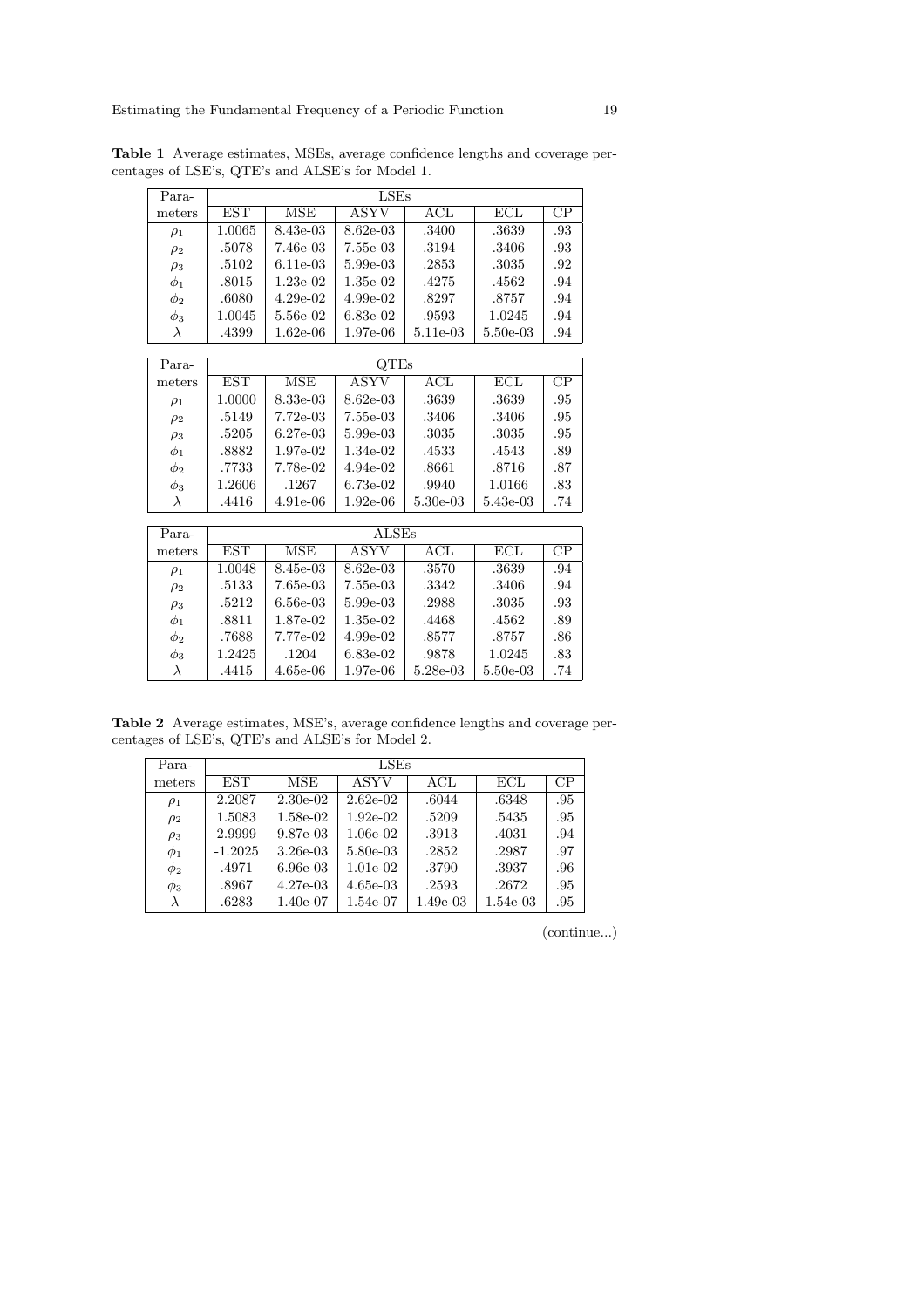| Para-    |           | QTEs        |             |            |            |     |  |  |
|----------|-----------|-------------|-------------|------------|------------|-----|--|--|
| meters   | EST       | MSE         | ASYV        | $\rm{ACL}$ | ECL        | CР  |  |  |
| $\rho_1$ | 2.2074    | $2.69e-02$  | $2.62e-02$  | .3639      | .6348      | .73 |  |  |
| $\rho_2$ | 1.5061    | 1.86e-02    | $1.92e-02$  | .3406      | .5435      | .78 |  |  |
| $\rho_3$ | 3.0088    | $1.05e-02$  | $1.06e-02$  | .3035      | .4031      | .86 |  |  |
| $\phi_1$ | $-1.1750$ | $6.71e-0.3$ | 5.78e-03    | .1747      | .2980      | .71 |  |  |
| $\phi_2$ | .5476     | $1.25e-02$  | $9.99e-03$  | .2532      | .3918      | .74 |  |  |
| $\phi_3$ | .9749     | $1.03e-02$  | $4.42e-0.3$ | .1930      | .2607      | .61 |  |  |
|          | .6288     | $4.03e-07$  | 1.44e-07    | $1.10e-03$ | $1.49e-03$ | .53 |  |  |

| Para-     |            | <b>ALSEs</b> |            |            |                      |     |  |  |  |
|-----------|------------|--------------|------------|------------|----------------------|-----|--|--|--|
| meters    | <b>EST</b> | <b>MSE</b>   | ASYV       | $\rm{ACL}$ | $\operatorname{ECL}$ | CР  |  |  |  |
| $\rho_1$  | 2.2081     | $2.69e-02$   | $2.62e-02$ | .6215      | .6348                | .93 |  |  |  |
| $\rho_2$  | 1.5072     | 1.86e-02     | $1.92e-02$ | .5352      | .5435                | .94 |  |  |  |
| $\rho_3$  | 3.0081     | $1.05e-02$   | $1.06e-02$ | .4009      | .4031                | .94 |  |  |  |
| $\phi_1$  | $-1.1798$  | $6.50e-03$   | 5.80e-03   | .2936      | .2987                | .92 |  |  |  |
| $\phi_2$  | .5381      | 1.18e-02     | $1.01e-02$ | .3901      | .3937                | .91 |  |  |  |
| $\phi_3$  | .9604      | 8.53e-03     | $4.65e-03$ | .2654      | .2672                | .84 |  |  |  |
| $\lambda$ | .6287      | $3.24e-07$   | 1.54e-07   | $1.53e-03$ | 1.54e-03             | .81 |  |  |  |

Table 3 Average estimates, MSE's, average confidence lengths and coverage percentages of LSE's, QTE's and ALSE's for Model 3.

| Para-     | LSEs       |            |            |            |            |     |  |  |
|-----------|------------|------------|------------|------------|------------|-----|--|--|
| meters    | <b>EST</b> | <b>MSE</b> | ASYV       | $\rm{ACL}$ | ECL        | CР  |  |  |
| $\rho_1$  | .9946      | 5.36e-03   | $2.86e-03$ | .2591      | .2096      | .92 |  |  |
| $\rho_2$  | 2.6415     | 2.31e-02   | $2.99e-02$ | .6203      | .6780      | .95 |  |  |
| $\rho_3$  | 3.5078     | 3.96e-02   | 6.83e-02   | .9084      | 1.0241     | 97  |  |  |
| $\phi_1$  | .8944      | $6.17e-03$ | 4.17e-03   | .2919      | .2530      | 93  |  |  |
| $\phi_2$  | .9965      | 7.34e-03   | $9.66e-03$ | .3464      | .3852      | .95 |  |  |
| $\phi_3$  | 2.0961     | 1.48e-02   | $1.73e-02$ | .4585      | .5162      | .93 |  |  |
| $\lambda$ | .9425      | $4.13e-07$ | 5.23e-07   | $2.52e-03$ | $2.84e-03$ | .94 |  |  |

| Para-    | OTEs       |            |            |            |            |     |  |  |
|----------|------------|------------|------------|------------|------------|-----|--|--|
| meters   | <b>EST</b> | MSE        | ASYV       | $\rm{ACL}$ | ECL        | CP  |  |  |
| $\rho_1$ | 1.0025     | $3.18e-03$ | 2.86e-03   | .3639      | .2096      | 1.0 |  |  |
| $\rho_2$ | 2.6146     | 3.14e-02   | 2.99e-02   | .3406      | .6780      | .66 |  |  |
| $\rho_3$ | 3.5224     | $6.63e-02$ | 6.83e-02   | .3035      | 1.0241     | .44 |  |  |
| $\phi_1$ | .9088      | 3.73e-03   | 3.90e-03   | .3670      | .2450      | 1.0 |  |  |
| $\phi_2$ | 1.0200     | 8.35e-03   | 8.61e-03   | .1596      | .3637      | .61 |  |  |
| $\phi_3$ | 2.1296     | 1.366e-02  | $1.50e-02$ | .1618      | .4798      | .51 |  |  |
|          | .9427      | 4.66e-07   | 4.18e-07   | $9.11e-04$ | $2.54e-03$ | .48 |  |  |

(continue...)